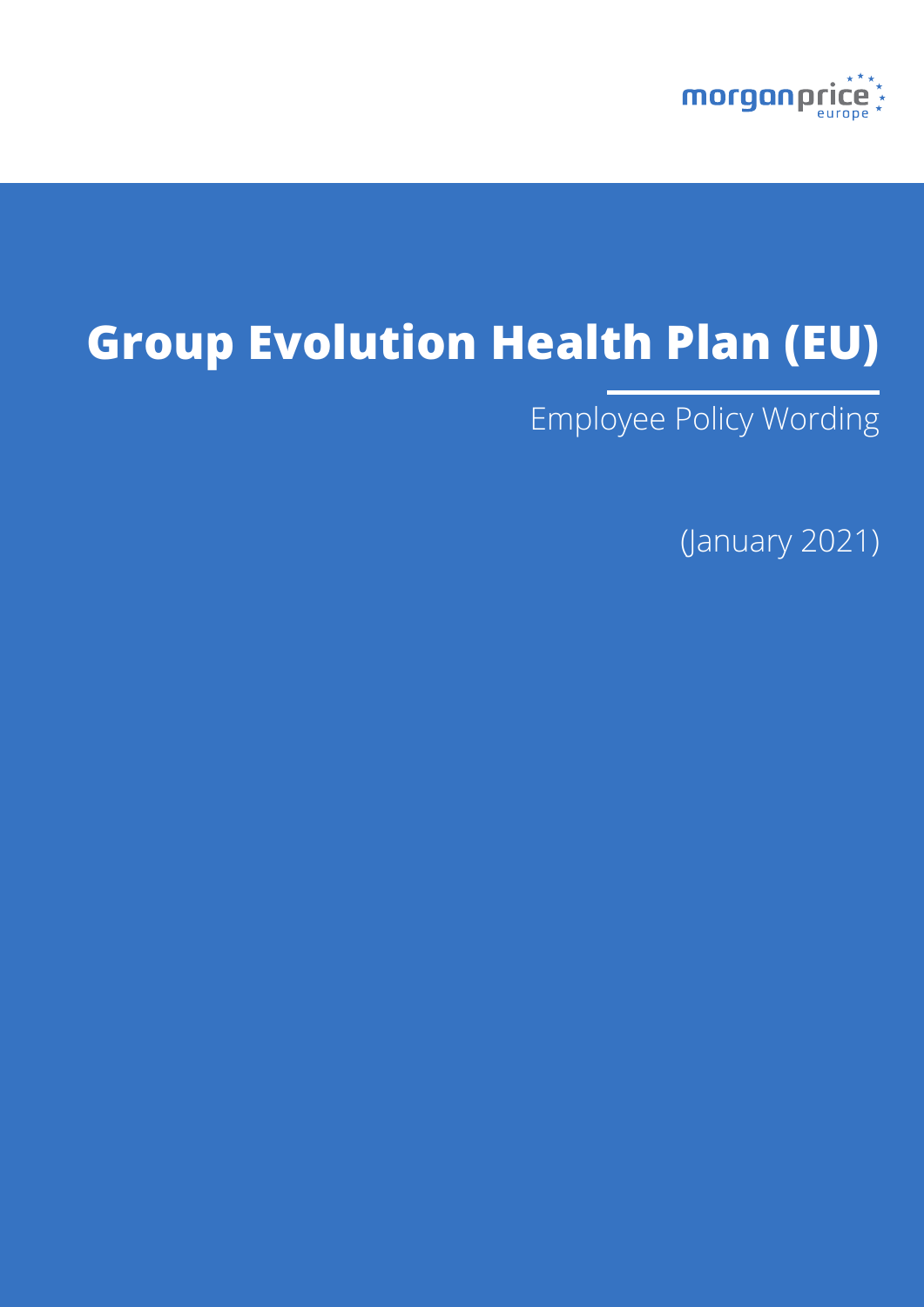

## **Contents**

## **1. Introduction to this policy**

- a. Contract of insurance
- b. Provision of insurance services and benefits
- c. Understanding the scope of this insurance
- d. Our promise of service
- e. Cooling-off period
- f. Queries on this policy
- g. Data Protection & Privacy Notice

## **2. Eligibility**

- a. Who can apply
- b. Conditions of acceptance
- c. Declarations and changes

## **3. Underwriting**

- a. Full Medical Underwriting (FMU)
- b. Moratorium Underwriting
- c. Medical History Disregarded (MHD)

## **4. How to claim**

- a. Emergency assistance/evacuation claims
- b. Claims requiring pre-authorisation
- c. Reimbursement claims
- d. General claims guidance notes
- e. Settlement of claims

## **5. Words and phrases used in this policy**

## **6. General exclusions**

## **7. General policy administration**

- a. Commencement of cover
- b. Adding or removing your dependants
- c. Maintaining cover
- d. Alterations to this policy
- e. Changing the plan type
- f. Policy duration and premium payment
- g. Temporary return to your home country
- h. Cancelling this policy
- i. Termination
- j. Death of you and/or your covered dependants
- k. Other insurance
- l. Subrogation
- m. Help and intervention
- n. Compliance
- o. Governing law

## **8. How to make a complaint**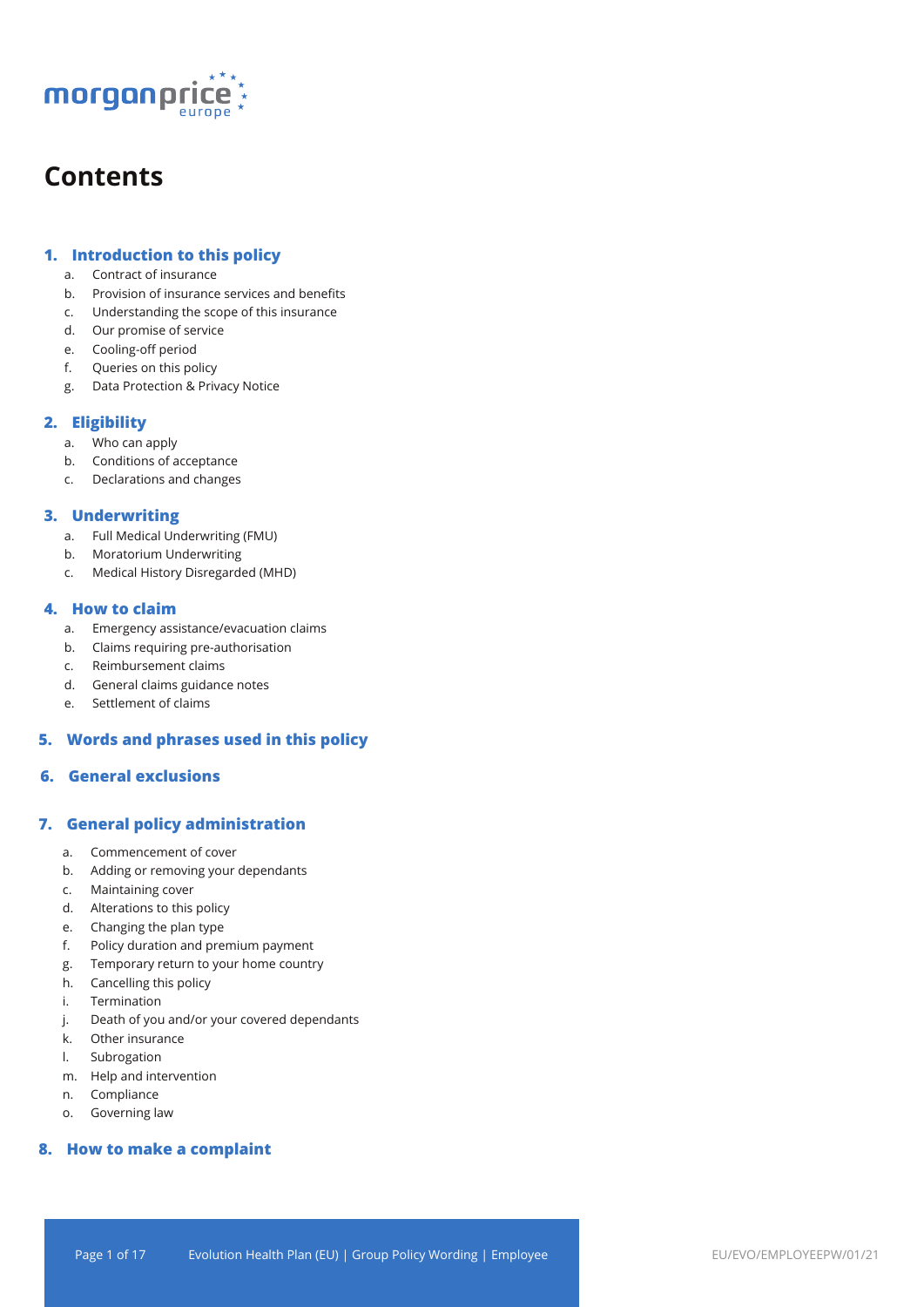## morganpri

## **1 Introduction to this policy**

Welcome and thank you for choosing the Group Evolution Health Plan (EU) from Morgan Price (Europe) ApS to look after your health insurance needs.

Please check the certificate of insurance to make sure that all of the details shown are correct. If any changes need to be made, please let your employer know immediately.

Take a few moments to look through this policy, including the detailed benefit schedule, to make sure you and/or your covered dependants fully understand what is covered by this insurance policy.

This policy has been written using plain language wherever possible and has been designed to set out all the features and benefits of the Group Evolution Health Plan (EU) in a straightforward and easy to understand format.

If there is any aspect of the Group Evolution Health Plan (EU) that you and/or your covered dependants are unsure about, please do not hesitate to contact us.

#### **a. Contract of insurance**

The group application form your employer completed, your and/ or your covered dependants application forms, together with any additional information provided, this policy wording, the certificate of insurance, any endorsements applied to this policy and the detailed benefit schedule, are all part of the contract of insurance between your employer and the Insurer, and should be read as one document.

Provided the required amount of premium is paid on the due date, we will provide you and/or your eligible dependants listed on the certificate of insurance with the benefits set out in the detailed benefit schedule attached to the certificate of insurance.

The insurance is effective only after we have issued written confirmation that you and/or your eligible dependants have been accepted for cover and becomes, and remains, insured in accordance with the terms and conditions set out in this policy.

#### **b. Provision of insurance services and benefits**

This is a list of the different parties involved in providing the insurance services and benefits under this policy:

- This is a Morgan Price (Europe) ApS policy. Morgan Price is responsible for the plan design, sales, administration (including issue of policy documents and collection of premiums) and general management of this policy.
- This policy is underwritten by Elmo Insurance Ltd of Abate Rigord Street, Ta'Xbiex, XBX 1111, Malta, which is authorised

to carry on general insurance business and is regulated by the Malta Financial Services Authority (MFSA) of Notabile Road, BKR3000, Attard, Malta (www.mfsa.com.mt) and is authorised to carry on business of insurance under the provisions of freedom to provide services in connection with Class 1 – Accident and Class 2 – Sickness, in all the member states of the European Union and of the European Economic Area.

• Morgan Price (Europe) ApS is the entity appointed by the Insurer to provide the services relating to claims handling, case management and evacuation and assistance on this policy.

### **c. Understanding the scope of this insurance**

You and/or your covered dependants will find details of what is covered and what is not covered in the detailed benefit schedule. Please make sure you and/or your covered dependants read this carefully to understand what is covered and where waiting periods may apply to benefits.

In addition, within this policy wording, there is a list of general exclusions that apply to this policy.

#### **d. Our promise of service**

As a valued customer, you have important rights and entitlements. You are entitled to expect:

- **• Politeness and courtesy.**
- **• Helpful advice and guidance.**
- **• Confidentiality.**
- **• Professional and efficient service.**

At Morgan Price (Europe) ApS, each of our customers is important to us and we believe you have the right to a fair, swift and courteous service at all times. We will always aim to provide you with a professional, confidential and efficient service no matter what your query is.

However, we do appreciate that occasionally things can go wrong. We take all complaints seriously and aim to resolve them fairly and promptly. The information in the 'How to make a complaint' section explains how you can complain and how we will deal with your complaint.

#### **e. Cooling-off period**

If having purchased this policy, your employer decides that it does not meet their needs, they will need to confirm in writing to info@morgan-price.eu that they wish to cancel this policy.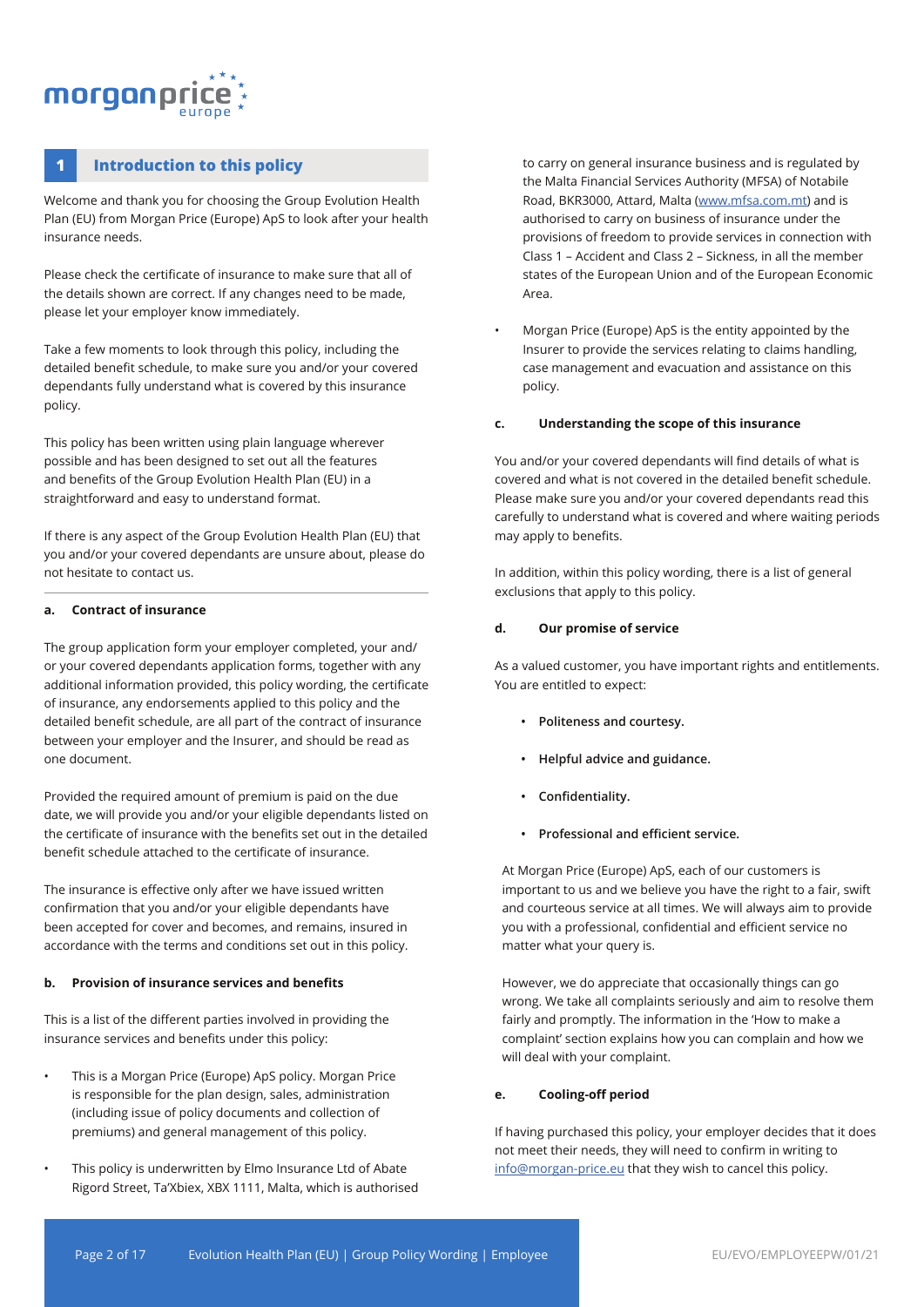

**2 Eligibility 2 Eligibility** claim costs have been issued, we will refund any premium that has been paid.

#### **f. Queries on this policy**

For any queries on this policy, you should contact:

**Morgan Price (Europe) ApS Nybrogade 18 3. 1203 Kobenhavn K Denmark**

**T: +44 (0) 1379 646 730**

**F: +44 (0) 1379 652 794**

#### **E: info@morgan-price.eu**

#### **g. Data Protection & Privacy Notice**

This notice aims to give you information on how we collect and process your personal data when using our insurance product and services, including any data you may provide under this insurance coverage.

Personal data, or personal information, means any information about an individual from which that person can be identified. We respect your privacy and we are committed to protecting your personal data. Morgan Price (Europe) ApS, together with its insurance partner, Elmo Insurance Ltd, is the joint controller and processor of your personal data.

We collect your personal data, including but not limited to, special categories of personal data about you (this includes details about your sex, ethnicity, age and information about your health and medical conditions). Where we need to collect personal data by law, or under the terms of this policy of insurance we have with you, and you fail to provide that data when requested, we may not be able to perform the insurance services to you (for example, to provide you with medical claims insurance services). In this case, we may have to cancel the insurance product or insurance service your employer has with us, but we will notify them if this is the case at the time.

We will only use your personal data when the law allows us to. Under certain circumstances, you have rights under Data Protection Laws in relation to your personal data. More details of these rights can be found within our Privacy Notice and at https://www.elmoinsurance.com/online-security These rights include: Request access to your personal data; Request correction of your personal data; Request erasure of your personal data; Object to processing of your personal data; Request transfer of your personal data and; Right to withdraw consent.

#### **a. Who can apply?**

This is an international policy designed for expatriates (i.e. persons living/working outside of their home country) and local nationals (i.e. persons living and/or working inside their home country). Your employer may offer to provide cover for your eligible dependants, with the exception of the United States of America.

- The policy is not available to you and/or your covered dependants in countries where it would breach any sanction, or where it is prohibited by law or local legislation.
- You must be in active service on the start date on the certificate of insurance.

This policy is not available to any employees whose primary residence is Cambodia, China, Hong Kong, Indonesia, Japan, Laos, Macau, Malaysia, Myanmar, Philippines, Singapore, South Korea, Taiwan, Thailand, Timor-Leste or Vietnam. Employees of these countries should apply for an Evolution Health Plan (Asia Pacific).

Maximum age of entry at the start date of this policy on a Full Medical Underwriting basis is 74.

Maximum age of entry at the start date of this policy on a Moratorium basis is 55.

Children can be added to an employees policy, but they must be under age 19 and unmarried (or under age 25, unmarried and in full-time further education) at the start date.

Children may remain covered under this policy until the annual renewal date following their 19<sup>th</sup> birthday (or 25<sup>th</sup> birthday where in full-time education) or marriage, at which time, their insurance cover under this policy will end and they may move onto their own policy.

#### **b. Conditions of acceptance**

We are entitled to refuse an application from you and/or your eligible dependants without giving a reason. We also reserve the right to ask for evidence of age, state of health, employment status or educational status.

We may wish to apply special terms, exclusions or premium increases to reflect any exceptional circumstances regarding you and/or your eligible dependants application.

If we cannot obtain all the information we need to assess a risk, we reserve the right to decline cover.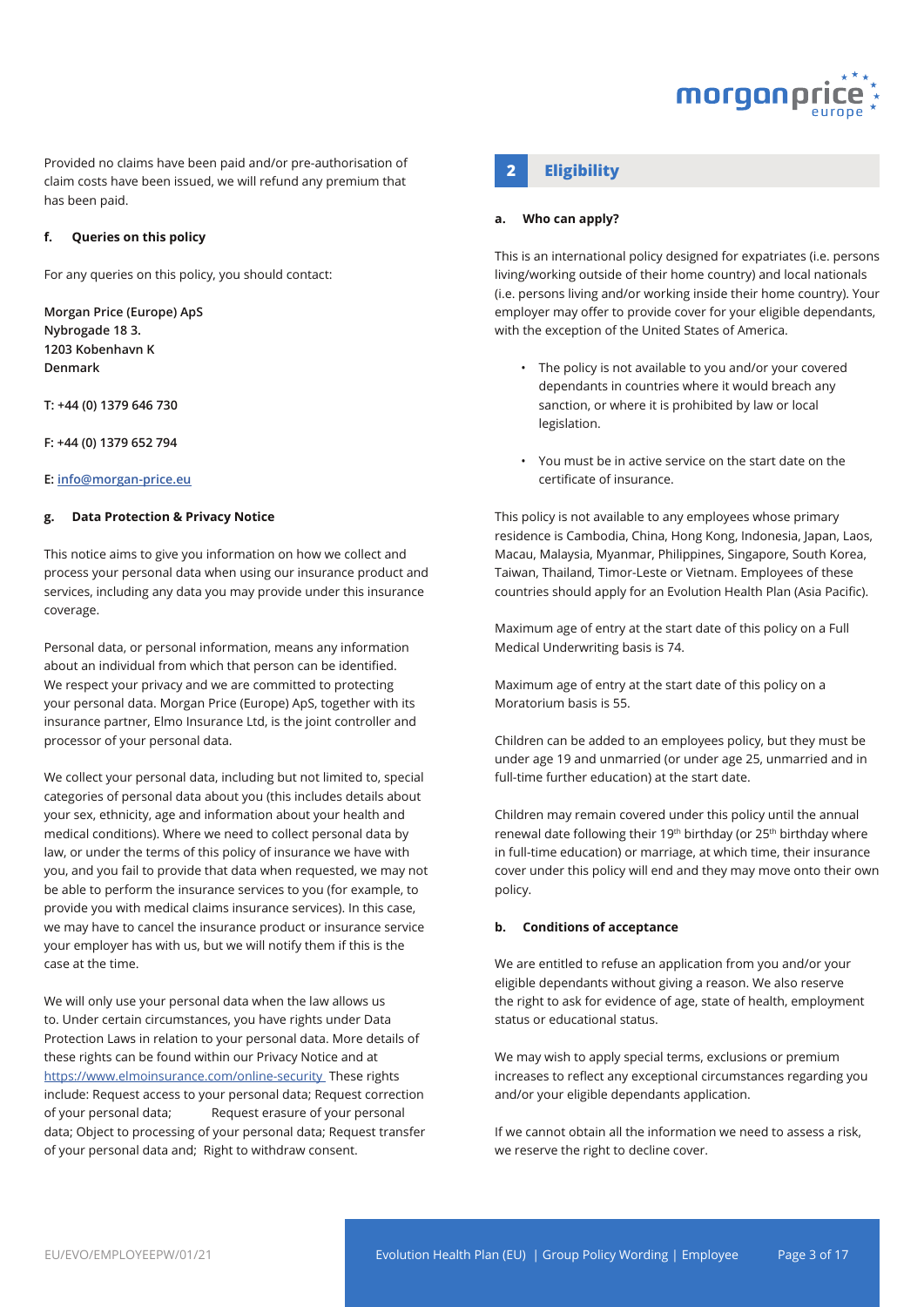

In order to benefit from this policy, you and/or your eligible dependants must:

- Answer all questions about this policy honestly and fully at all times;
- Not deliberately mislead us by misstatement;
- Tell us straight away if anything you and/or your eligible dependants have already told us changes, especially between the date your employer applies for this policy and the date we issue it;
- Observe and comply with the terms and conditions of this policy.

Or this policy may be cancelled, and/or any claims you and/or your covered dependants make may not be paid.

#### **c. Declaration and changes**

You must immediately inform your employer of any change in the information given on the application form, in particular relating to any medical declaration you have made for yourself and/or any covered dependants, address, country of residence, the birth or adoption of a child, or any other change involving your covered dependants. If you do not tell your employer, this policy may be cancelled and any claim made may not be paid.

## **3 Underwriting**

We assess risks in different ways as listed below:

#### **a. Full Medical Underwriting**

If your employer selects Full Medical Underwriting (FMU), you must complete the FMU application form. We will review the information provided to ascertain whether you and/or any eligible dependants will be accepted with or without specific exclusions or terms.

We may need to request additional information to be able to provide terms. You must ensure that the FMU application form is fully and accurately completed.

Any pre-existing conditions not declared on your FMU application will not be covered by this policy.

If a specific exclusion or terms will apply to this policy, we will advise your employer in writing and they will need to confirm to us in writing that they accept the terms offered before this policy can start.

### **b. Moratorium Underwriting**

Moratorium Underwriting is only available if you and/or any eligible dependants are under age 55 at the start date of this policy. If your employer select Moratorium Underwriting, you must complete the Moratorium application form.

Moratorium Underwriting means that you and/or any eligible dependants will not be covered for any pre-existing conditions that have been in existence during the 5-year period before the start date. After 2 years continuous cover, pre-existing medical conditions may become eligible for cover (unless the condition is specifically excluded by this policy) if, at the first time of receiving treatment, you and/or your eligible dependants have not:

- **• Suffered any symptoms;**
- **• Consulted any medical practitioner for check-ups/ monitoring of a condition, received follow-up examinations, medical treatment or advice;**
- **• Been prescribed or taken medicine, including over the counter drugs, special diets, injections or physiotherapy;**
- **• And, you and/or your eligible dependants were not reasonably aware the condition existed.**

If there is any doubt over whether a condition existed prior to the start date of this policy, we reserve the right to request a further medical opinion. The final decision on whether a condition is covered rests solely with our Chief Medical Officer (CMO).

### **c. Medical History Disregarded (available to group schemes of more than 10 employees)**

If your employer has selected Medical History Disregarded (MHD) Underwriting, we do not require you and/or your eligible dependants to declare your previous medical history, and you and/or your eligible dependants will not be required to complete an application form.

Any ongoing or potential claims, which may affect the overall risk of this policy, including pre-existing cases of pregnancy, cancer, heart and lungs, and back problems in the current period of insurance cover, MUST be disclosed and accepted by us prior to cover being confirmed on this policy.

We do not have to accept a scheme on MHD Underwriting and we do not have to give a reason why.

## **4 How to claim**

### **a. Emergency assistance/evacuation claims (Preauthorisation required)**

Assistance is available 24-hours a day, 365 days a year for medical emergencies, including evacuation and transportation.

If you and/or your covered dependants have an emergency, critical or life-threatening medical condition, and local facilities may not be available to provide the necessary medical treatment, please contact us immediately for assistance on **+44 (0) 3300 581 668** and select **Option 2**.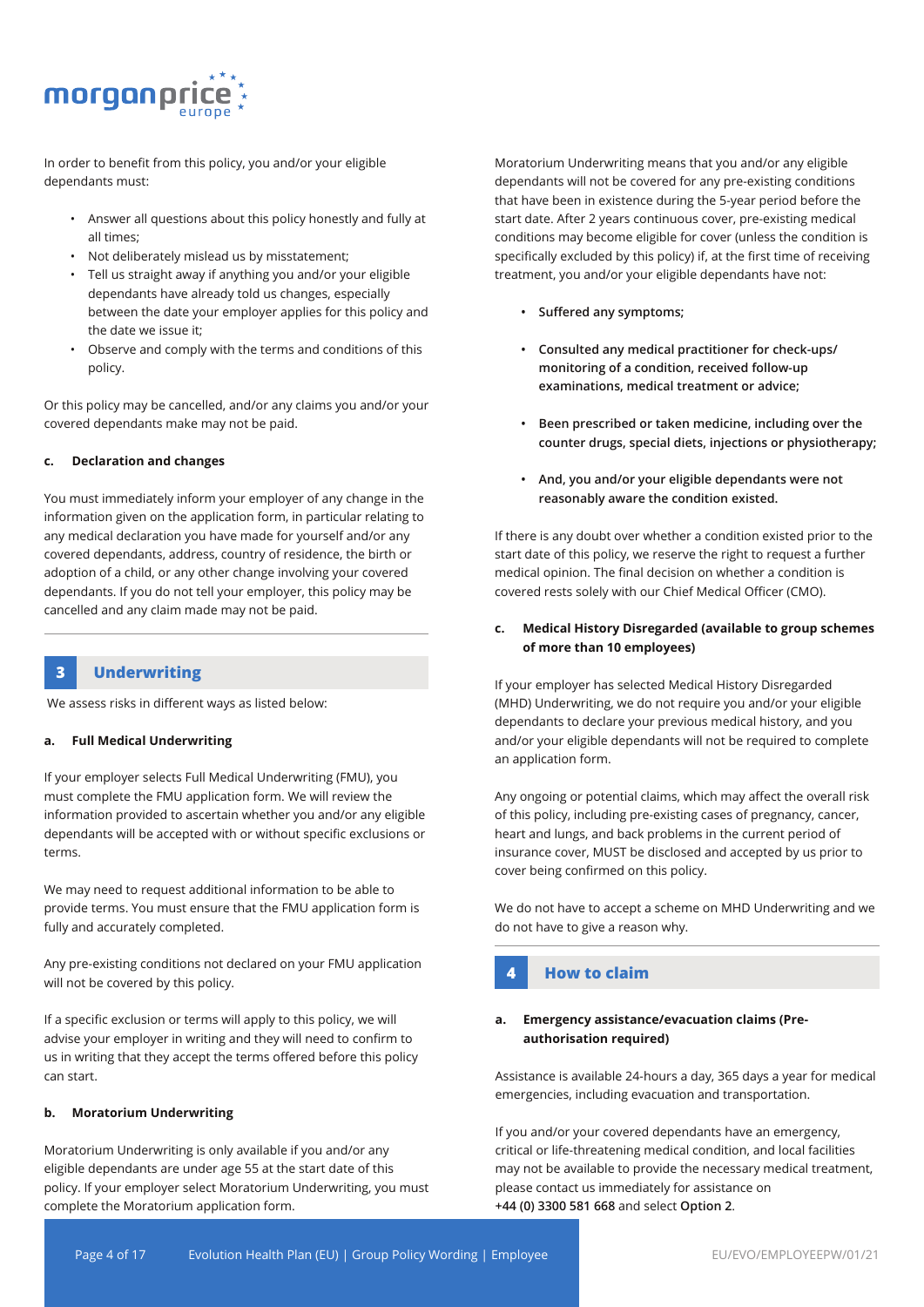

You and/or your covered dependants will need to provide the following information for the person requiring medical treatment:

- **• Full name.**
- **• Date of birth.**
- **• Membership Number (found on the certificate of insurance).**
- **• Location.**
- **• Name and contact details of treating physician/hospital.**
- **• Details of the medical condition.**

We will make contact with your and/or your covered dependants treating physician to obtain required medical information, so that we can assess your and/or your covered dependants medical condition and decide if medical evacuation is required, and how we will need to action that. If covered, arrangements will be made and we will deal directly with any facility or evacuation provider.

In dire emergencies in remote or primitive areas where you and/ or your covered dependants cannot make contact with us in advance, you and/or your covered dependants must contact us as soon as is practicably possible.

#### **b. Claims requiring pre-authorisation**

Within the detailed benefit schedule, it is shown where certain benefits need pre-authorisation. If you and/or your covered dependants wish to make a claim on one of these benefits, you need to call us on **+44 (0) 3300 581 668** and select **Option 3,** or send an email to mpclaims@morgan-price.eu or euroclaims@morgan-price.eu if you and/or your covered dependants are resident in Germany, with the details of your and/ or your covered dependants claim.

In most cases, we will then be able to deal directly with the hospital/clinic to arrange your and/or your covered dependants treatment and then place a guarantee of payment with the hospital and pay them directly.

If you and/or your covered dependants are admitted into hospital in an emergency, please make sure that you and/or your covered dependants, a representative, or a member of the hospital staff contact us within 2 days of you and/or your covered dependants being admitted into hospital otherwise a 25% co-insurance will apply to the claim.

**If you and/or your covered dependants do not contact us for pre-authorisation as per the detailed benefit schedule, a 25% co-insurance will apply to your and/or your covered dependants claim.**

If this policy has a deductible/excess or co-insurance to be applied, you and/or your covered dependants will be responsible for paying the hospital directly for the costs not covered.

#### **c. Reimbursement claims**

For claims that do not require pre-authorisation, you and/or your covered dependants should take a claim form when you and/or your covered dependants receive medical treatment and request the treating physician to complete their part of the form. Settle the invoice and then send us the claim form and paid invoice/receipt.

Claim forms can be downloaded from www.morgan-price.eu

Please note, any fee that the physician may charge for completing the claim form is your and/or your covered dependants responsibility.

Please send the claim form and supporting documentation to us by secure email to mpclaims@morgan-price.eu or euroclaims@morgan-price.eu if you and/or your covered dependants are resident in Germany.

Alternatively, post them to us at: **Morgan Price Claims Department Morgan Price (Europe) ApS Nybrogade 18 3. 1203 Kobenhavn K Denmark**

Please take a copy of the claim documents before posting us the originals.

If you and/or your covered dependants want to speak to us about a claim, please call us on **+44 (0) 3300 581 668**

#### **d. General claims guidance notes**

You and/or your covered dependants only need to complete one claim form for each different medical condition per policy year. If you and/or your covered dependants receive further bills for an already submitted claim, please send these in with an accompanying letter quoting your and/or your covered dependants membership number and claim number already provided. Alternatively, take a copy of the original claim form and submit that with the additional bills.

When you submit your and/or your covered dependants first claim, please ensure that you and/or your covered dependants also send us the completed bank details form to ensure we can make payment to you and/or your covered dependants. You and/ or your covered dependants must include an IBAN and SWIFT code where this is required.

Please note that we cannot make payments to banks in countries where UK/US Sanctions are in place.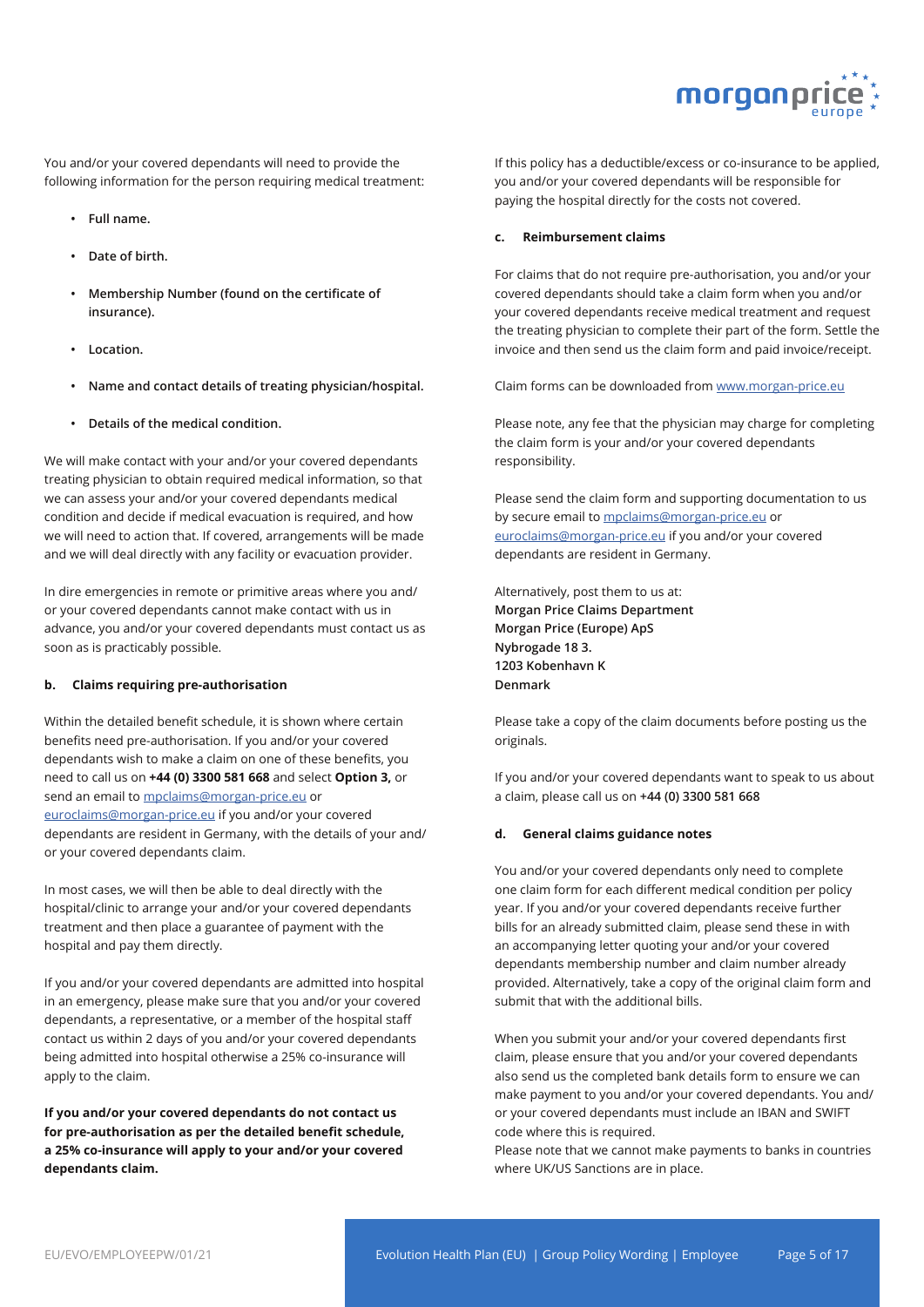

**ALL** claims must be submitted within **3 months** of the date of service or treatment, otherwise they will not be considered for reimbursement.

You and/or your covered dependants must provide us with written response to any request for information regarding a claim within 28 days of us asking, or as soon as reasonably possible thereafter. In certain circumstances, we may ask you and/or your covered dependants to undergo a medical examination, which we will pay for. You and/or your covered dependants must provide us with a written statement to substantiate the claim together with (at your and/or your covered dependants own expense) all necessary documentary evidence, information, certificates, receipts and reports that we may reasonably request you and/ or your covered dependants to supply. It may also be necessary to request information such as a police report, death certificate, autopsy report and travel itineraries. Failure to provide us with the information we have reasonably requested, will result in us being unable to assess your and/or your covered dependants claim.

In the evaluation of medical claims, the decision of our Chief Medical Officer (CMO) is our final decision.

If your employer has chosen a deductible/excess to apply to this policy, it will apply on a per person, per period of insurance basis, which means that it will be applied once a year to each insured person(s). If your employer has also selected a co-insurance on out-patient benefit options, the excess will be applied to the claim first and then the co-insurance will be applied to the remaining amount. At the start of each period of insurance, you and/or your covered dependants are responsible for bearing the eligible costs for any expenses up to the value of your and/or your covered dependants deductible/excess.

Please send us a completed claim form, together with all the bills so that we can work out the amount payable once you and/or your covered dependants have incurred eligible costs up to the level of the deductible/excess.

#### **e. Settlement of claims**

Once we have reviewed the documentation provided and processed your and/or your covered dependants claim, we will send you and/or your covered dependants a reimbursement statement and make payment of the covered expenses directly into your and/or your covered dependants chosen bank account.

We will pay for any bank charges incurred in submitting the funds into your and/or your covered dependants bank account.

We will not pay for any charges made by your and/or your covered dependants bank for receiving the funds.

For claims made where you and/or your covered dependants have incurred expenses in a currency other than the currency of this policy, settlement will be calculated using the appropriate exchange rate prevailing on the date treatment was received.

## **5 Words and phrases used in this policy**

Certain words and phrases used in this policy wording, and the other documentation which forms part of this policy, have specific meanings, which are defined below. Where words and phrases are not shown, they will take on their usual meaning within the English language.

#### **Accident**

A sudden, unexpected, specific bodily injury caused by violent or external means.

#### **Active Service**

An employee will be considered in active service on any day if he/ she is then performing in the customary manner all the regular duties of their employment as performed, or were capable of being performed on the last regularly scheduled day of work.

#### **Acute Medical Condition**

A medical condition of rapid onset resulting in severe pain or symptoms, which is of brief duration and that is likely to respond quickly to medical treatment.

#### **Annual renewal date**

The day after the expiry date as shown on the certificate of insurance.

#### **Benefit schedule**

The detailed table of benefits included within the certificate of insurance, which sets out the benefits available to you and/or your covered dependants under this policy, in line with the chosen level of cover.

#### **Birth defect**

A deformity or medical condition, which is caused during pregnancy and/or childbirth.

#### **Bodily injury**

An identifiable physical injury that directly results from an accident.

#### **Cancer**

Any malignant tumour positively diagnosed with histological confirmation and characterised by the uncontrolled growth of malignant cells and invasion of tissue. The term malignant tumour includes leukaemia, lymphoma and sarcoma.

#### **Certificate of insurance**

The document issued to you and/or your covered dependants, which shows the name of your employer, together with the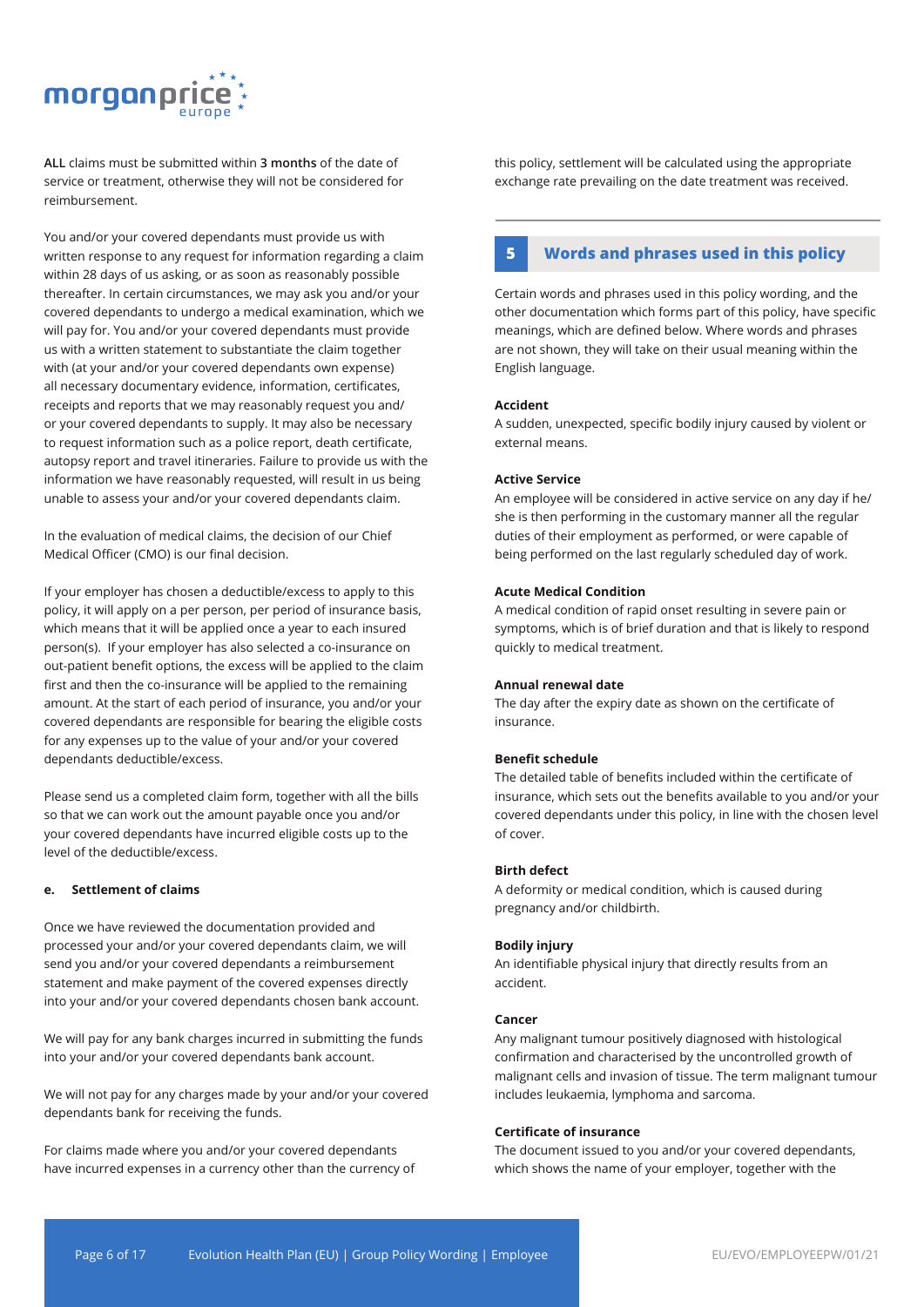

insured employees, selected geographical area, selected currency, level of cover, period of insurance, inception and expiry date, name of the Insurer, any special terms, conditions and exclusions and the detailed benefit schedule, which apply to this policy.

#### **Chronic medical condition**

A medical condition, which has two or more of the following characteristics:

- It has no known recognised cure;
- It continues indefinitely;
- It has come back;
- It is permanent;
- Requires palliative treatment;
- Requires long-term monitoring, consultations, check-ups, examinations or tests;
- You and/or your covered dependants need to be rehabilitated or specially trained to cope with it.

#### **Claim**

The total cost of treating a single medical condition or bodily injury.

#### **Close relative**

Spouse or partner (of the same or opposite sex), mother, father, mother-in-law, father-in-law, stepmother, stepfather, legal guardian, daughter, son, daughter-in-law, son-in-law, (including legally adopted son or daughter), stepchild, sister, brother, sisterin-law, brother-in-law, grandparents or grandchildren of you and/ or your covered dependants.

#### **Co-insurance**

The percentage of eligible costs, which you and/or your covered dependants are responsible for paying.

#### **Complications of pregnancy and childbirth**

For the purposes of this policy, complications of pregnancy and childbirth shall only be deemed to include the following: toxaemia, gestational hypertension, pre-eclampsia, ectopic pregnancy, hydatidiform mole, ante and post partum haemorrhage, retained placenta membrane, stillbirths, miscarriage, medically necessary caesarean sections and medically necessary abortions.

#### **Confinement to home**

When an illness or injury restricts the ability of you and/or your covered dependants to leave your/their home, except with the assistance of another individual and the aid of a supportive device (such as crutches, a cane, a wheelchair or a walker). Any medically necessary absence from your and/or your covered dependants home shall not disqualify you and/or your covered dependants from being considered to be confined to home.

#### **Congenital condition**

A medical condition or abnormality that is present at birth.

#### **Consultant**

A surgeon, anaesthetist or physician who is legally qualified to practice medicine or surgery following attendance at a recognised medical school, and is recognised as having a specialist qualification in the field or expertise in the treatment of the disease, illness or injury being treated.

#### **Country of residence**

The country where you and/or your covered dependants covered by this policy have primary residence, and in which you and/or your covered dependants normally live or spend most time each policy year.

#### **Critical medical condition**

A situation where you and/or your covered dependants are suffering a medical condition, which in the opinion of our Chief Medical Officer (CMO) and in consultation with the local treating doctor, requires immediate evacuation to an appropriate medical facility.

#### **Day-patient**

Medical treatment provided in a hospital where you and/or your covered dependants require a period of recovery in a hospital bed, but do not need to stay overnight.

#### **Deductible/excess**

The amount of money stated on the certificate of insurance, which is payable by your employer. If your employer has chosen a deductible/excess to apply to this policy, it will apply on a per person, per policy year basis, which means it will be applied once a year to you and/or your covered dependants. At the start of each period of insurance, you and/or your covered dependants are responsible for bearing the eligible costs for any expenses up to the value of the deductible/excess.

#### **Dependants**

Your:

- Legal spouse or partner of the same or opposite sex;
- Child, step-child or legally adopted child provided that he/she is under age 19 and unmarried (or under age 25, unmarried and in full-time further education) on the date first included under this policy or at any subsequent annual renewal date.

#### **Eligible costs**

Charges, fees and expenses for all the items of benefits as displayed on the detailed table of benefits attached to the certificate of insurance.

#### **Emergency dental treatment**

Dental treatment necessary as a result of an accident caused by an extra-oral impact, received within 48 hours from the date and time of the accident, for the immediate relief of pain caused by natural teeth being lost or damaged.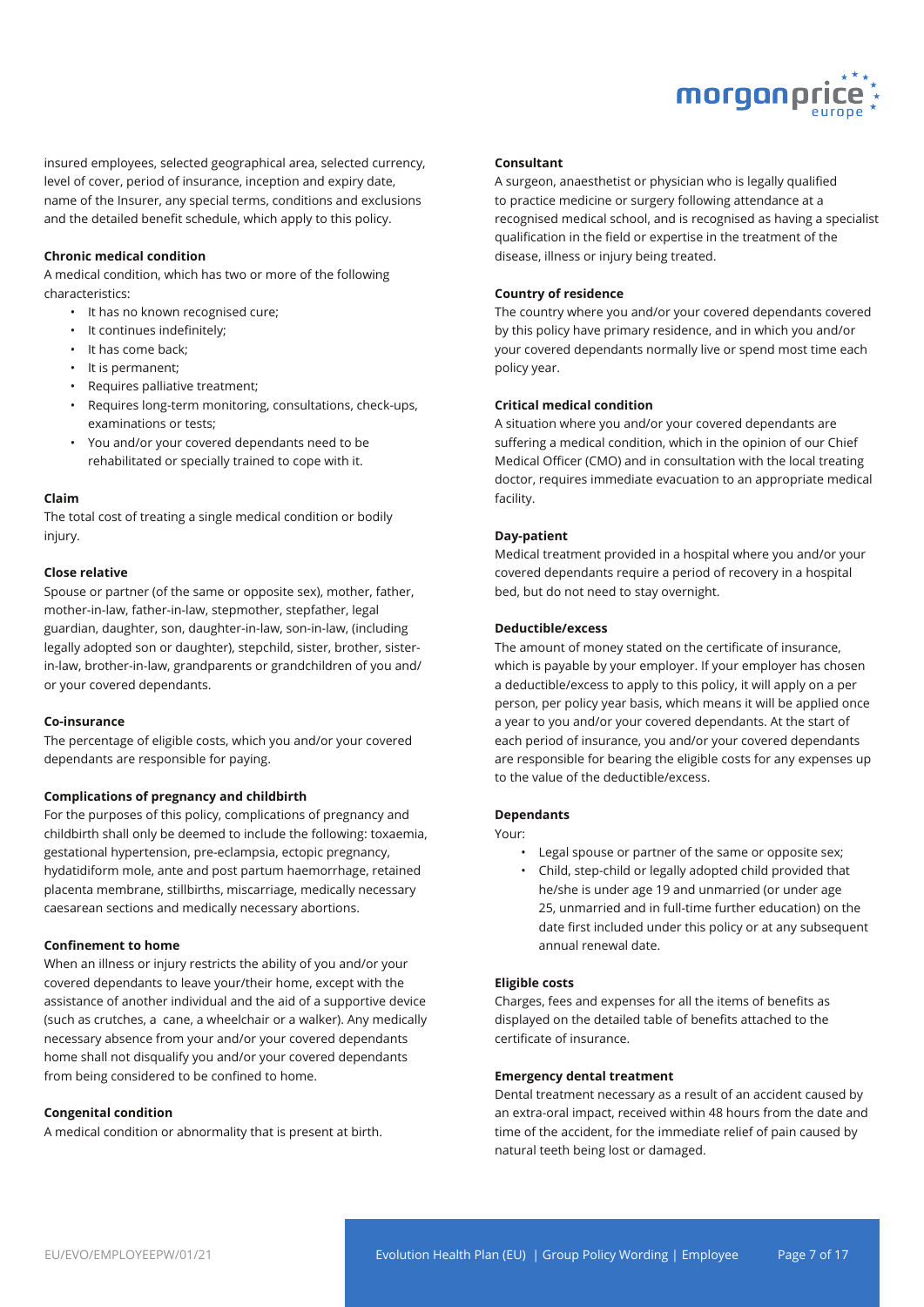

#### **Emergency treatment**

Medical treatment given to evaluate and treat an acute medical condition, whether resulting from an accident or sudden onset of an illness, where it is reasonable for you and/or your covered dependants to believe the symptoms of your and/or your covered dependants condition are of such severity in nature, that failure to seek immediate medical treatment could result in either placing your and/or your covered dependants health in serious jeopardy or causing impairment of bodily function.

#### **Emergency medical transfer or evacuation**

Medically necessary emergency transportation and medical care approved by us when the facilities in the place of incident are not able to provide the care required. This includes medical care during the process of transporting you and/or your covered dependants, when suffering from a critical medical condition, to the nearest suitable hospital that can provide the necessary treatment.

#### **Employee**

A person who is in active service on a full-time basis with the employer or on contract employment. It does not mean a person in casual employment. This may include a sole proprietor, or partner or director of the employer.

#### **Employer**

The employer of the persons to be covered by the group policy, or in the case of a non-employee group policy accepted by us, the sponsoring organisation through which the policy offered, effected and administered, and to which the group certificate is issued.

#### **Expiry date**

The date on which all insurance cover under this policy ends.

#### **External prosthesis**

An external device (i.e. artificial limbs) that substitutes or supplements a missing or defective part of the body.

#### **Geographical area**

One of the four different areas as shown in the certificate of insurance, which comprise of the following countries:

**Area 1:** Albania, Andorra, Austria, Belarus, Belgium, Bosnia Herzegovina, Bulgaria, Channel Islands, Croatia, Cyprus, Czech Republic, Denmark, Estonia, Finland, France, Germany, Gibraltar, Greece, Greenland, Hungary, Iceland, Ireland, all islands of the Mediterranean, Isle of Man, Italy, Latvia, Liechtenstein, Lithuania, Luxembourg, Macedonia, Madeira, Malta, Moldova, Monaco, Montenegro, Netherlands, Norway, Poland, Portugal, Romania, Russia (West of the Urals), Serbia, Slovakia, Slovenia, Spain, Sweden, Switzerland, Turkey, Ukraine, United Kingdom and Vatican State.

**Area 2:** Worldwide excluding China, Hong Kong, Singapore and United States of America.

**Area 3:** Worldwide excluding United States of America.

**Area 4:** Worldwide.

#### **Group Certificate**

The certificate of insurance issued to the employer, who is named on the Group Application Form (EU), which forms part of the contract of insurance between the Insurer and the employer.

#### **Home country**

The country for which you and/or your covered dependants hold a current passport. Where you and/or your covered dependants hold dual nationality, the home country will be the one stated on the application form completed at the start date of this policy.

#### **Hospice**

A facility that specialises in the care of people who are terminally ill with special concern for death with dignity.

#### **Hospital**

Any facility under the constant supervision of a resident physician, which is legally licensed as a medical or surgical hospital in the country where it is located.

#### **Illness**

Any sickness, disease, disorder or alteration in your and/or your covered dependants state of health diagnosed by a physician.

#### **In-patient**

Medical treatment provided in a hospital where you and/or your covered dependants are admitted and, out of medical necessity, occupy a bed for one or more nights, but not exceeding 12 months in total, for any one medical condition.

#### **Insured Person/You/Your/Yourself**

You and/or your covered dependants shown on the certificate of insurance.

#### **Insurer**

Elmo Insurance Ltd.

#### **Level of cover**

One of the five different levels of cover available under the Evolution Health Plan (EU) as shown on the certificate of insurance, which will be one of the following:

- **Standard**
- **Standard Plus**
- **Comprehensive**
- **Premium**
- **Elite**

#### **Lifetime limit**

The maximum amount of money we will pay, during the lifetime of this policy, in respect of benefits marked with a lifetime limit on the benefit schedule attached to the certificate of insurance.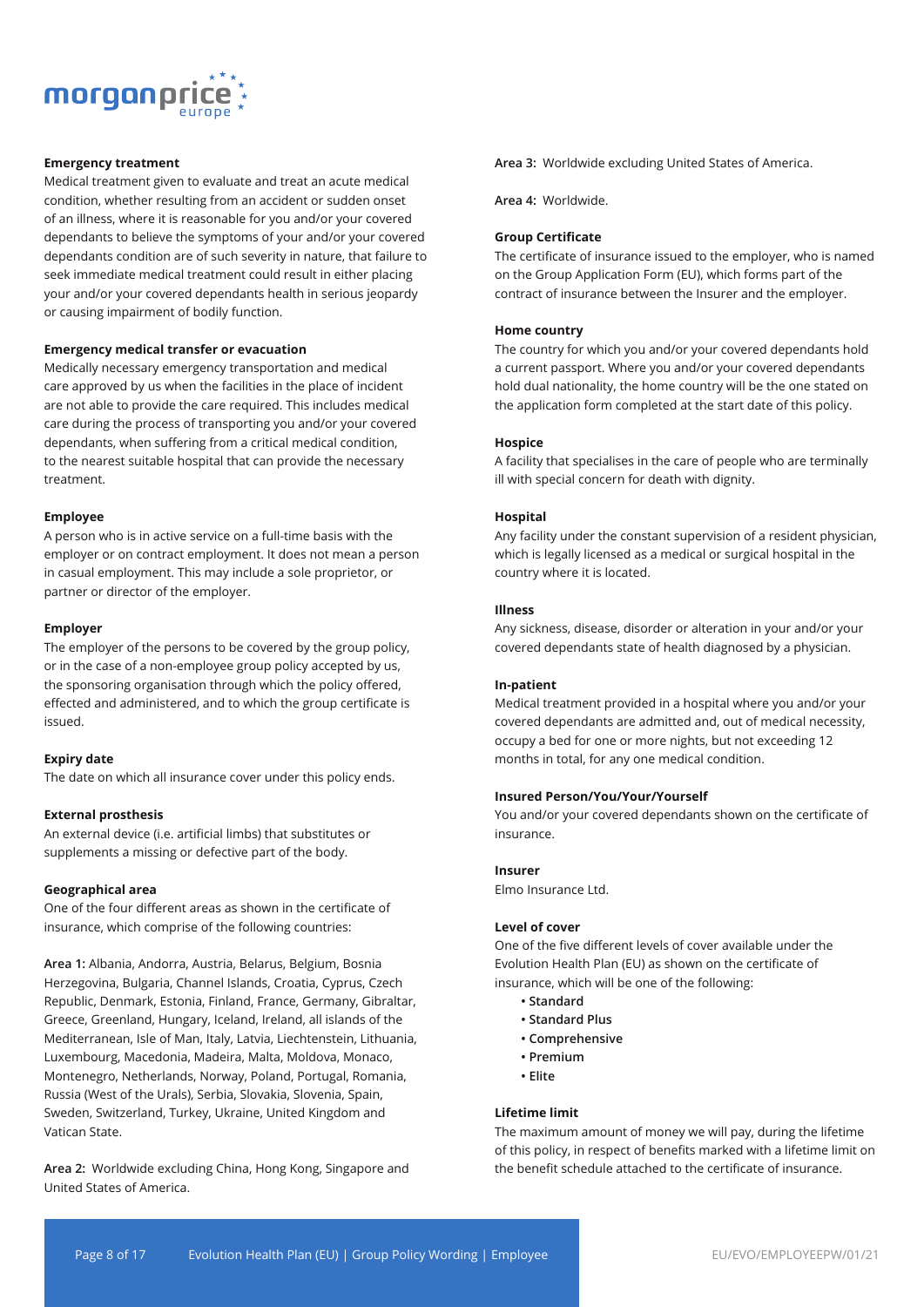

#### **Local ambulance services**

Provision of ambulance to transport you and/or your covered dependants to hospital in a medical emergency.

#### **Medical condition**

Any disease or illness (including psychiatric illnesses), not otherwise excluded by this policy.

#### **Medical treatment**

The provision of recognised medical and surgical procedures and healthcare services, which are administered on the order of, and under the direction of a physician, for the purposes of curing a medical condition, bodily injury or illness or to provide relief of a chronic medical condition.

#### **Medical Practitioner**

A person who is legally qualified in medical practice following attendance at a recognised medical training facility to provide medical treatment, and who is licensed in the country where the treatment is received.

#### **Membership listing**

The schedule that details you and/or your covered dependants who are covered under the Group Evolution Health Plan (EU). Your employer must provide us with full names, date of birth, nationalities and country of residence for you and/or your covered dependants who will be included in the Group plan.

#### **Newborn**

A baby who is within the first 16 weeks of its life following birth.

#### **Nurse**

A registered nurse who has graduated from a nursing program and met the requirements outlined by a country, state, province or similar licensing body to obtain a nursing license, and delivers clinical treatment alongside doctors and other healthcare professionals.

#### **Organ implantation**

Medical treatment undertaken to perform the implantation of the following natural human organs: kidney, liver, heart, lung, stem cell, bone marrow and skin grafts (where medically necessary and not for cosmetic purposes).

#### **Out-patient**

Medical treatment provided to you and/or your covered dependants by, or on the recommendation of a physician, which does not involve an admission to hospital either on an in-patient or day-patient basis.

#### **Overall maximum benefit**

The maximum amount of costs that will be paid to, or a payment made, on behalf of you and/or your covered dependants during each period of insurance.

#### **Palliative treatment**

Treatment where the primary purpose is only to offer temporary relief of symptoms, rather than to cure the medical condition causing the symptoms.

#### **Period of insurance**

The period of time as shown on the certificate of insurance during which this policy is effective, subject to payment of the required premium.

#### **Physician**

A legally licensed medical/dental practitioner who is authorised by the appropriate governing authorities to practice medicine in the country where treatment is provided.

#### **Physiotherapy**

Medical treatment provided by a licensed and qualified physiotherapist. Physiotherapy does not include ante-natal and maternity exercises, manual therapy, sports massage or occupational therapy.

#### **Plan type**

The name of the level of benefits that applies as detailed on the certificate of insurance.

#### **Policyholder**

The employer who subscribes to this policy, on behalf of you and/ or your covered dependants, who is responsible for paying the premium and ensuring that the policy terms and conditions are adhered to.

#### **Pre-authorisation**

The process whereby you and/or your covered dependants seek approval from us prior to undertaking treatment or incurring costs.

#### **Pre-existing medical condition**

Any medical condition, psychological condition or 'related condition' for which you and/or your covered dependants have suffered any symptoms (whether investigated or not), consulted any medical practitioner for check-ups or monitoring of a condition, received follow-up examinations, medical treatment or advice, or been prescribed or taken medicine, including over the counter drugs, special diets, injections or physiotherapy, or was reasonably aware existed, in the 5-year period prior to your and/ or your covered dependants start date. A 'related condition' is deemed to be any medical condition that is either an underlying cause of, or directly attributable to, the medical condition, subject to claim.

#### **Premature baby**

A baby born before the start of the 37<sup>th</sup> week of pregnancy.

#### **Prescription drugs**

Medications and drugs whose sale and use are legally restricted to the order of a physician. Drugs, medicines and other medicaments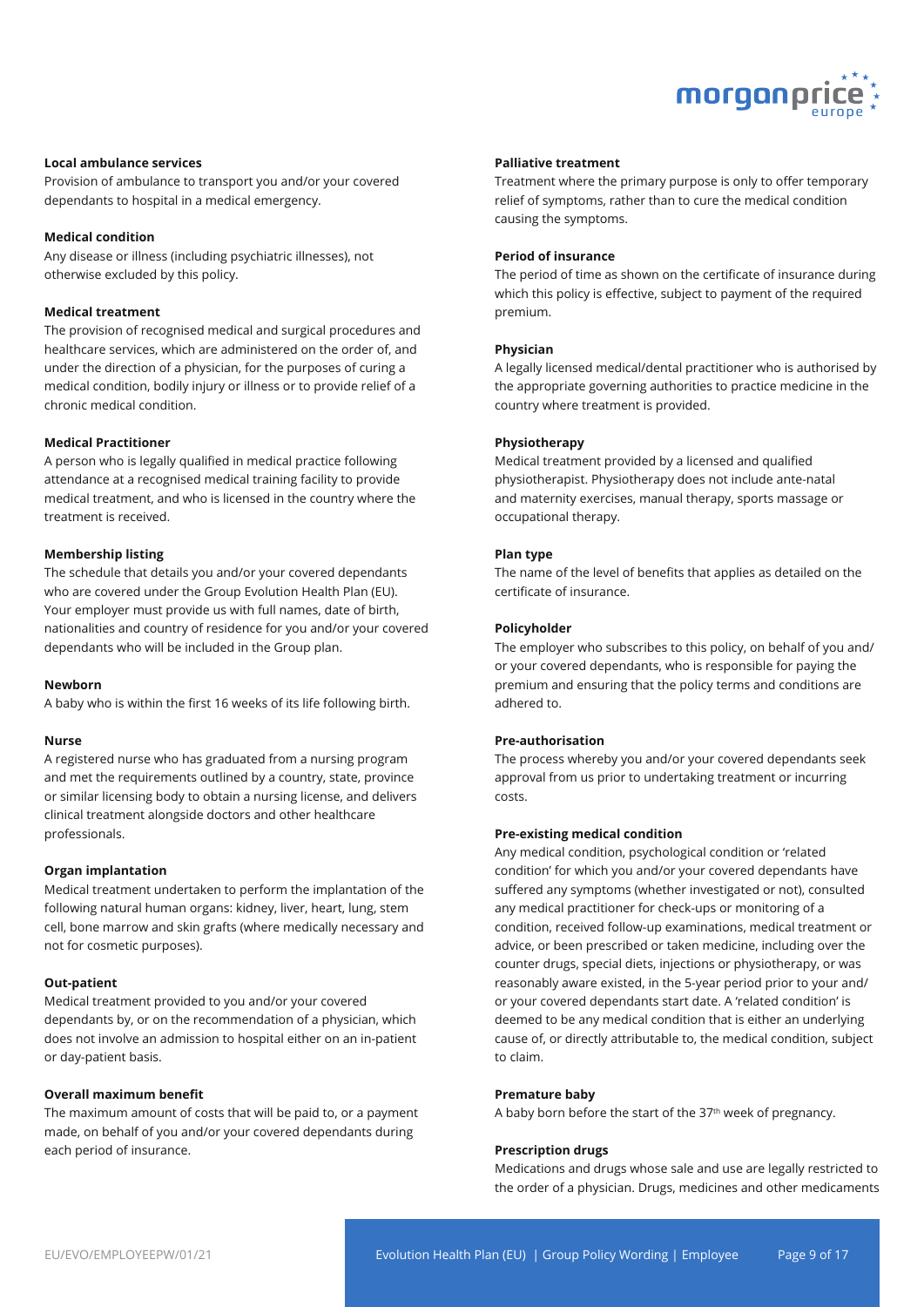

purchased 'over the counter' without a physician's prescription are not covered by this policy.

#### **Principal member**

Your employer.

#### **Start date**

The date that insurance cover under this policy first starts for you and/or your covered dependants.

#### **Subrogation**

Our right to act as your and/or your covered dependants substitute to pursue any rights you and/or your covered dependants may have against a third party, who is liable for a claim paid by us under this policy.

#### **Usual, Customary and Reasonable**

The charges that would typically be made for the treatment that you and/or your covered dependants receive in the location where treatment is received. If there is any dispute relating to usual, customary and reasonable, we will identify the amount typically charged by obtaining three quotations for the disputed treatment and we will settle costs based on an average of the three quotations.

#### **Waiting period**

The period during, which no benefit is payable for treatment costs when a waiting period is shown in the benefit schedule. Only costs incurred after the waiting period will be eligible for consideration.

#### **We/Us/Our**

Elmo Insurance Ltd, in conjunction with Morgan Price (Europe) ApS, who are responsible for administering this policy on behalf of the Insurer.

### **6 General exclusions**

The following exclusions apply to all benefits of this policy. Please note, any consequences resulting directly or indirectly from these exclusions are also excluded.

We will not pay claims for any of the following:

- 1. The first 25% of costs for any claims not pre-authorised, where required.
- 2. Any treatment costs that occur after the expiry date of this policy.
- 3. Any medical condition, psychological condition or 'related condition' for which you and/or your covered dependants have suffered any symptoms (whether investigated or not), consulted any medical practitioner for check-ups or monitoring of a condition, received follow-up examinations, medical treatment or advice, or been prescribed or taken medicine, including over the counter drugs, special diets,

injections or physiotherapy, or was reasonably aware existed, in the 5-year period prior to the start date. A 'related condition' is deemed to be any medical condition that is either an underlying cause of, or directly attributable to, the medical condition subject to claim.

- 4. Medical treatment for alcoholism, drug and substance abuse/dependency. This includes treatment for being under the influence and/or suffering from the effects of alcohol, intoxicants, drugs or narcotics.
- 5. Medical treatment for any addictive and/or compulsive disorder.
- 6. Deliberate self-inflicted injury, needless self-exposure to peril (except in an attempt to save human life), suicide, attempted suicide or self-harm.
- 7. Dietary supplements, nutritional supplements, body-building supplements and substances, fibre, fatty acids, amino acids, vitamins, minerals and organic substances regardless as to whether prescribed by a physician, except as provided for under item 3H Complementary Therapies and 2 Cancer care Benefit.
- 8. Contraception, sterilisations or its reversal (including vasectomy), fertilisation, impotence, venereal disease (including testing), sexually transmitted diseases, gender reassignment or any other form of sexual related condition.
- 9. Medical treatment for any form of assisted reproduction (including in vitro fertilisation) and its consequences, including any resulting pregnancy and childbirth or complications of the assisted reproduction treatment or complications of any resulting pregnancy and childbirth.
- 10. Any act that is fraudulent, illegal, criminal, deliberately careless or reckless on your and/or your covered dependants part.
- 11. Any claim arising in the course of travel undertaken against medical advice or where you and/or your covered dependants could have reasonably foreseen a medical condition would arise.
- 12. Any claims arising from air travel where you and/or your covered dependant are more than 28 weeks pregnant.
- 13. Costs associated with medical treatment of a premature baby after the initial 2 months from date of birth.
- 14. Any claims arising from birth injuries or defects, congenital illness/abnormality except where covered within the detailed benefit schedule under section 8, items A and B.
- 15. Medical treatment for Human Immunodeficiency Virus (HIV)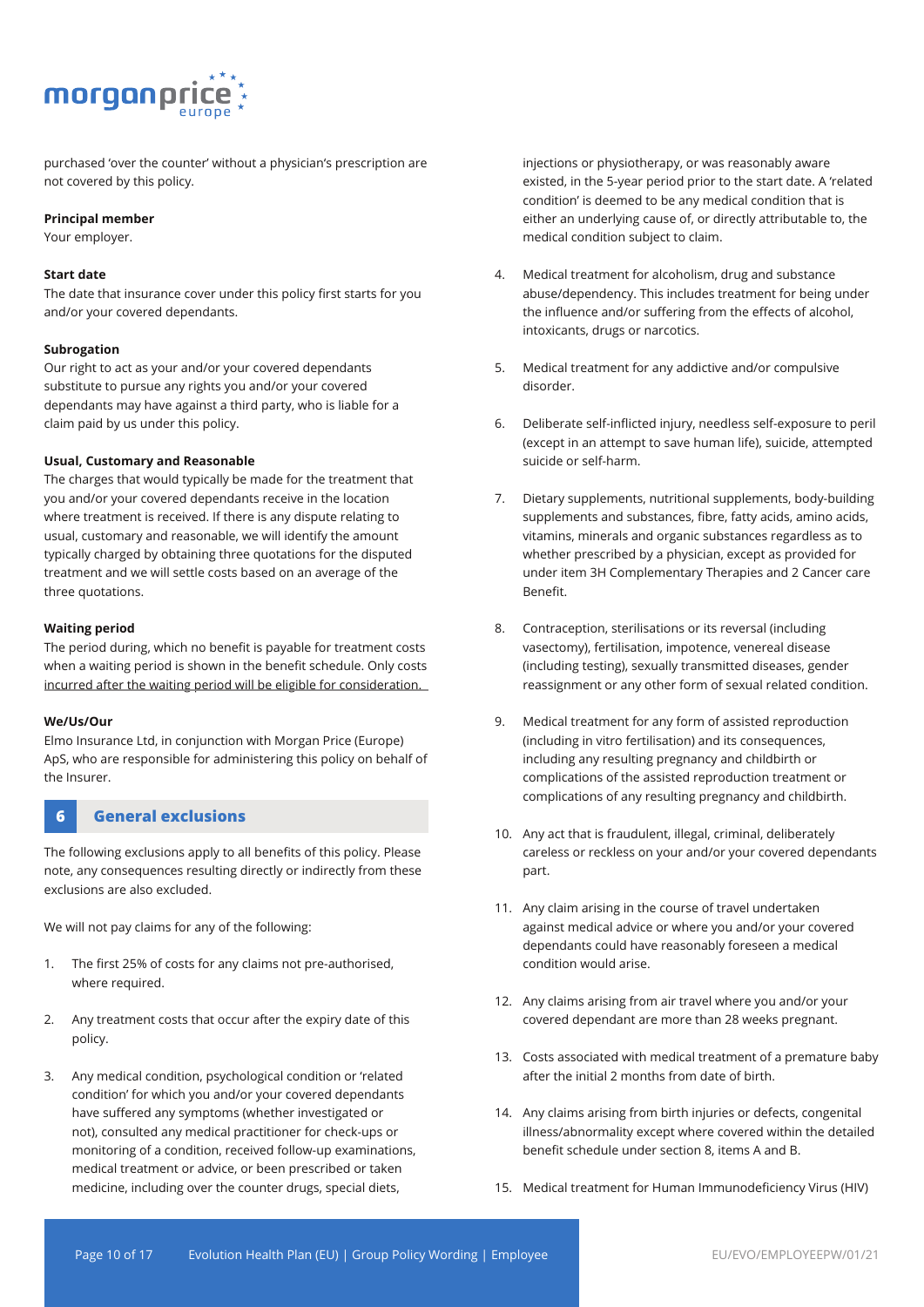

or HIV related illness, including Acquired Immune Deficiency Syndrome (AIDS) or AIDS related complex (ARC) and any similar infections, illnesses, injuries or medical conditions arising from these conditions, except where covered on the benefit schedule under section 4, item B.

- 16. Any treatment which is experimental and/or unproven. We deem this to be any treatment not recognised scientifically by the official government control agency of the country where treatment is received.
- 17. Any treatment and/or use of drugs/medicines not licensed by the official government control agency of the country where treatment is received or not used in accordance with their licensed indications.
- 18. Drug therapy and/or treatment provided by a physician who is unlicensed in the country treatment is received.
- 19. Routine or preventative medicines, vaccinations of any kind and general health check-ups, unless specifically covered by the selected plan type.
- 20. Cosmetic surgery, cosmetic treatments or remedial surgery, whether or not for psychological purposes, except when required as a direct result of an illness, injury or accident.
- 21. Any claims arising from weight loss, weight problems or eating disorders, including removal of fat or other surplus body tissue.
- 22. Any claims arising from snoring, insomnia, sleep apnoea or sleeping disorders, including sleep studies or corrective surgery.
- 23. Surgery (other than laser treatment surgery performed by an ophthalmic surgeon) to correct short or long sight or any other eye defect, unless caused as a result of an accident or medical condition.
- 24. Stem cell transplants for any medical condition apart from the treatment of cancer where it is pre-authorised.
- 25. Medical treatment performed by a physician who is a relative of you and/or your covered dependants, unless previously approved by us.
- 26. Claims arising from racing, other than on foot, and all professional sports (By professional we mean sports for which you and/or your covered dependants are paid to take part).

However, we reserve the right to load for or exclude hazardous activities that must be disclosed on the application form.

- 27. Any claim arising when you and/or your covered dependants are under military authority or is engaged in activities involving the use of firearms or physical combat or in an area of military conflict, except in connection with tourist trips made on a private basis during leave.
- 28. Any expenses relating to 'search and/or rescue' operations to find you and/or your covered dependants in mountains, at sea, in the desert, in the jungle and similar remote locations.
- 29. Any expenses relating to an air/sea rescue operation or an evacuation/transfer from any off-shore structure or ship.
- 30. Any expense not specifically stated in this policy as being insured and any expenses, which exceed the individual benefit limits or overall maximum benefit of the plan type.
- 31. Any expenses where no supporting documents are available.
- 32. Any accounts, bills or invoices received by us more than 3 months after the date of treatment or the date the service was given.
- 33. Accommodation and medical treatment costs in a hospital where it has effectively become your and/or your covered dependants home and where the admission is arranged wholly or partly for domestic reasons.
- 34. Accommodation and medical treatment costs in a nursing home, hydro spa, nature clinic, health farm, health spa, rest/ retirement/convalescent home or similar.
- 35. Medical treatment for learning difficulties, hyperactivity, attention deficit disorder, speech therapy, behavioural problems or development problems.
- 36. Any costs which are unnecessary, medically inappropriate or are over and above what is usual, customary and reasonable for the services provided. Usual, reasonable and customary will be for the area or country where treatment is received, not for the hospital itself.
- 37. Any claim in any way caused or contributed to, by the use or release or the threat thereof of any nuclear weapon or device, chemical or biological agent.
- 38. Any claims resulting from war, invasion, act of foreign enemy hostilities (whether war be declared or not), civil war, rebellion, revolution, insurrection, military or usurped power or, taking part in civil commotion or riot of any kind, except where injury is sustained as an innocent bystander.
- 39. Bodily injury or illness caused by an Act of Terrorism, except where such injury/illness is sustained as an innocent bystander, excluding any Act of Terrorism involving the use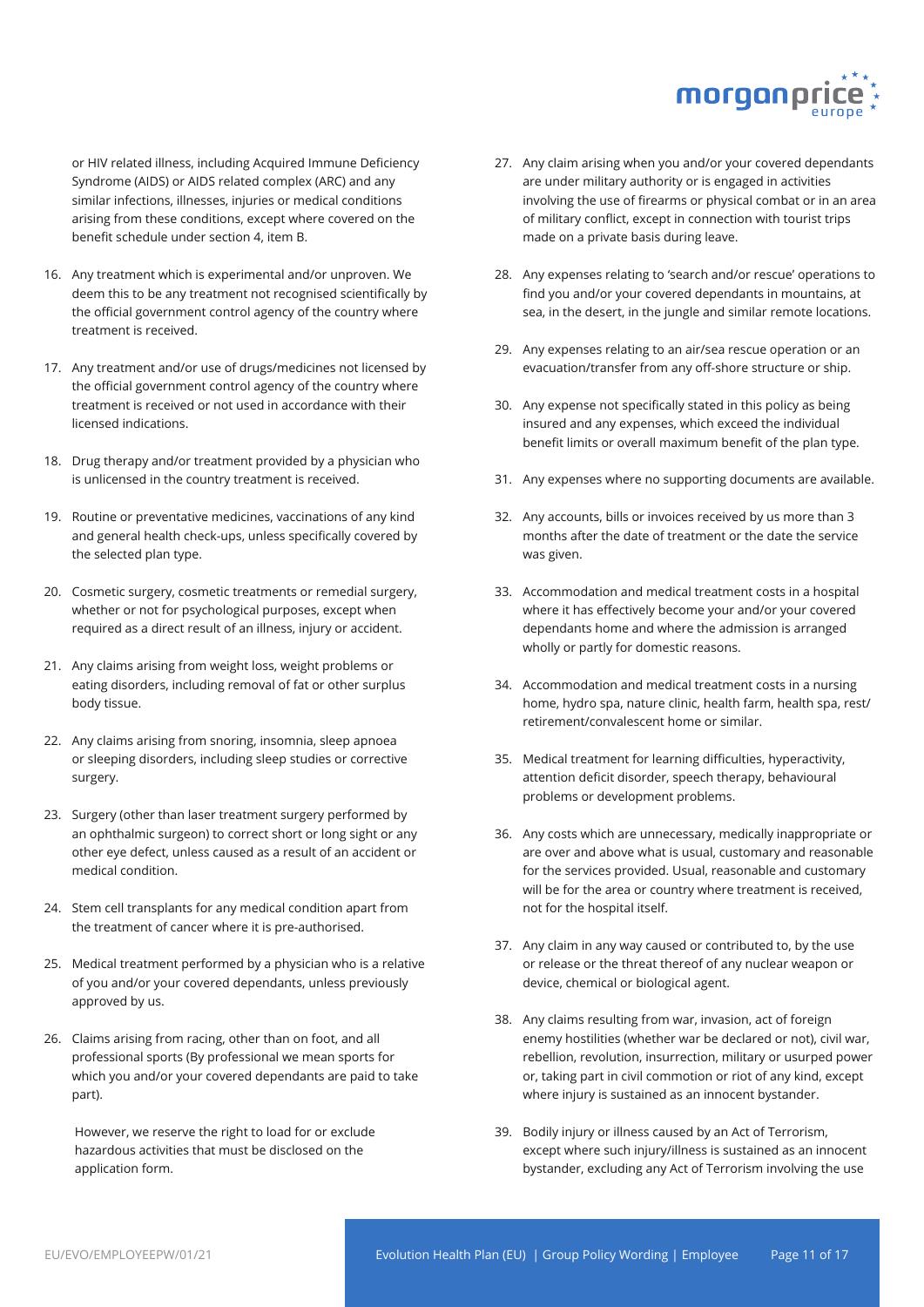

of nuclear weapons or devices, chemical or biological agents. For the purposes of this policy, an Act of Terrorism means an act, including but not limited to, the use of force or violence and/or the threat thereof, of any person or group(s) of persons whether acting alone or on behalf of or in connection with any organisation(s) or government(s), committed for political, religious, ideological or similar purposes or reasons including the intention to influence any government and/or to put the public or any section of the public, in fear.

- 40. Any expense which at the time of happening, is covered by any other existing insurance plan or state cover. If there is other cover in force, you and/or your covered dependants must tell your employer when they first contact us.
- 41. Costs which you and/or your covered dependants would have otherwise had to pay in any event.
- 42. Any loss arising from the medical services in this policy, unless negligence on our part can be demonstrated.
- 43. Any costs incurred where you and/or your covered dependants have travelled to a country/area, which the Government or Embassy, of your and/or your covered dependants home country, have advised against travelling to.
- 44. Medical treatment related to podiatry and/or chiropody, including, but not limited to, bunions and ingrown toenails.
- 45. If you and/or your covered dependants wear glasses or contact lenses prior to the start date of this policy, replacement spectacles, contact lenses or laser eye surgery are excluded from cover.
- 46. Cover for replacement of existing crowns, inlays, fillings, bridges or missing teeth prior to the start date of this policy are excluded. These are classified as pre-existing.
- 47. Claims arising from the use of e-cigarettes.
- 48. No cover is provided under this policy if general medical advice has not been followed.
- 49. Costs for the provision of medical reports or completion of claim forms or translations.
- 50. Any motorcycle accident where a crash helmet has not been worn, whether or not it is required by law in the country of claim.
- 51. Any 'over the counter' drugs or medicines available without a physicians prescription.
- 52. Please note, no cover is available for implantation of any other organ either of a natural or artificial nature.

## **7 General policy administration**

#### **a. Commencement of cover**

Your and/or your eligible dependants cover can start once we have accepted your employers application form and their first premium payment has been received by us, including any applicable taxes.

You and/or your eligible dependants start date will be shown on the certificate of insurance. Your and/or your eligible dependants cover start date must be within 30 days from the date that your employer signed the application form.

We will provide your employer with a PDF certificate of insurance, any relevant endorsements, a benefit schedule and membership card(s), which includes details of the emergency claims contact details.

#### **b. Adding or removing your dependants**

Applications to add eligible dependants may be made at any time during the period of insurance by your employer, subject to payment of the required premium.

A healthy newborn child may be added to this policy from their date of birth, provided we received a completed application form from your employer within 14 days of their date of birth. If your employer notifies us after this period, we will add the newborn child from the date we receive the completed application form and not their date of birth. If the newborn has known medical conditions, these will need to be declared on an FMU application form and we will advise what cover we can offer.

Please note that submission of a claim under item 7 – Maternity Benefits, does not constitute formal notification for the newborn to be added to this policy. A completed application form is required.

If you wish to delete any of your dependants from this policy, your employer must make this request in writing. Deletion will be made from the date that written notification is received.

#### **c. Maintaining cover**

Subject to satisfying any specific eligibility criteria and payment of the required premium, this policy will remain in force during the period of insurance and is renewable for successive 1-year periods at the prevailing terms, premium rates and benefits.

We will not cancel this policy because of either a deterioration in the health of you and/or your covered dependants or the number/ value of claims you and/or your covered dependants make, unless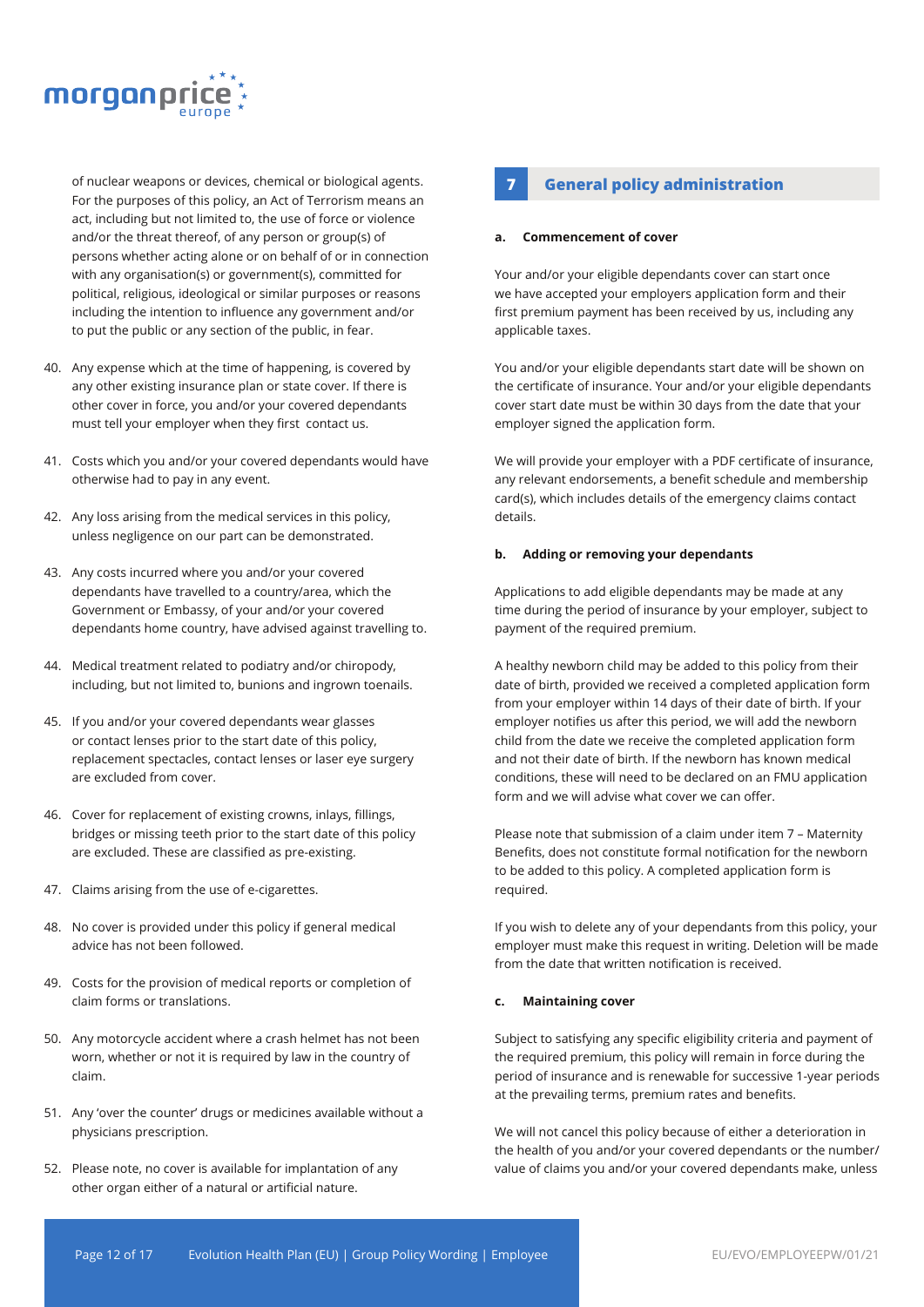

we are prohibited by insurance law or legislation, or decide not to continue to underwrite this type of insurance in your and/or your covered dependants country of location.

If we decide to stop underwriting this policy, we shall give your employer as much notice as possible in writing prior to their next annual renewal date.

#### **d. Alterations to this policy**

We may change the premium rates, terms, conditions and benefits of this policy from time to time, but any such changes will not apply until the next annual renewal date first following the introduction of such changes.

No alteration or waiver of the terms, conditions and benefits of this policy shall be accepted unless it is in writing by one of our authorised company officials.

#### **e. Changing the plan type**

Your employer may only apply to change this plan type at the annual renewal date of this policy. If we accept your employers application, we reserve the right to apply a variation in cover to any medical conditions, which pre-existed the date of such change.

Your employer may change the geographical area during the period of insurance if you and/or your covered dependants relocate to a country of residence, which is located outside of the geographical area chosen at the start date or subsequent annual renewal date.

We reserve the right to apply a variation in cover to any medical conditions, which pre-existed the date of such change.

#### **f. Policy duration and premium payment**

This is an annual contract, which is renewable each year, subject to the terms and conditions in force at the annual renewal date, and subject to payment of the applicable renewal premium.

All premiums are payable in advance of cover being provided under this policy. Premiums can be paid by bank transfer or by debit/credit card.

Premiums (and any applicable taxes) are payable monthly, quarterly, semi-annual or annually but this is an annual contract of insurance. If your employer elects to pay the premium in instalments, they will be charged an administration fee. Your employer is still responsible for paying the entire annual premium, even if we have agreed they may pay by instalments. If we do agree your employer can pay by instalments, then they must ensure the credit/debit card they supply is valid for the entire period of the policy year.

We reserve the right to withdraw frequency payment facilities and/or charge an administration fee for non-payment.

This policy will be cancelled if a payment date is missed, although we may subsequently reinstate cover if an outstanding payment is received within 30 days of its due date.

If we agree to reinstate cover, we reserve the right to apply revised underwriting terms to this policy.

If a premium is outstanding, any claims will be suspended and will not be settled until the outstanding premium is received by us.

If any premium is unpaid at the end of this 30-day period, we will cancel this policy from the date that the unpaid premium was due. Any outstanding premium will be deducted from the credit/debit card supplied.

Premiums are payable in the currency of this policy, which your employer elected at the start date of this policy.

We reserve the right to alter premiums at any time but if we do so, the new premiums will not be effective until your employers annual renewal date.

We reserve the right to alter the amount of Insurance Premium Tax (IPT), government levies or other taxes as and when they change by law and to apply them at the next premium due date.

If having purchased this policy, your employer decides that it does not meet their requirements, they will need to return the policy documents to us within 14 days of receipt, together with written cancellation instructions. Provided no claims have been paid and/ or pre-authorisation has been given, we will refund any premium they have paid.

#### **g. Temporary return to your home country**

For nationals of the United States of America, cover can remain in force for temporary return and visits to your and/or your covered dependants home country up to a maximum of 90 days in total during each period of insurance, provided that your and/or your covered dependants home country is included within your and/ or your covered dependants selected geographical area. This policy will automatically terminate after 90 consecutive days in the United States of America – refer to "Termination".

For nationals of all other countries worldwide, there is no restriction for temporary return and visits to your and/or your covered dependants home country, provided your and/or your covered dependants home country is included within your and/or your covered dependants selected geographical area.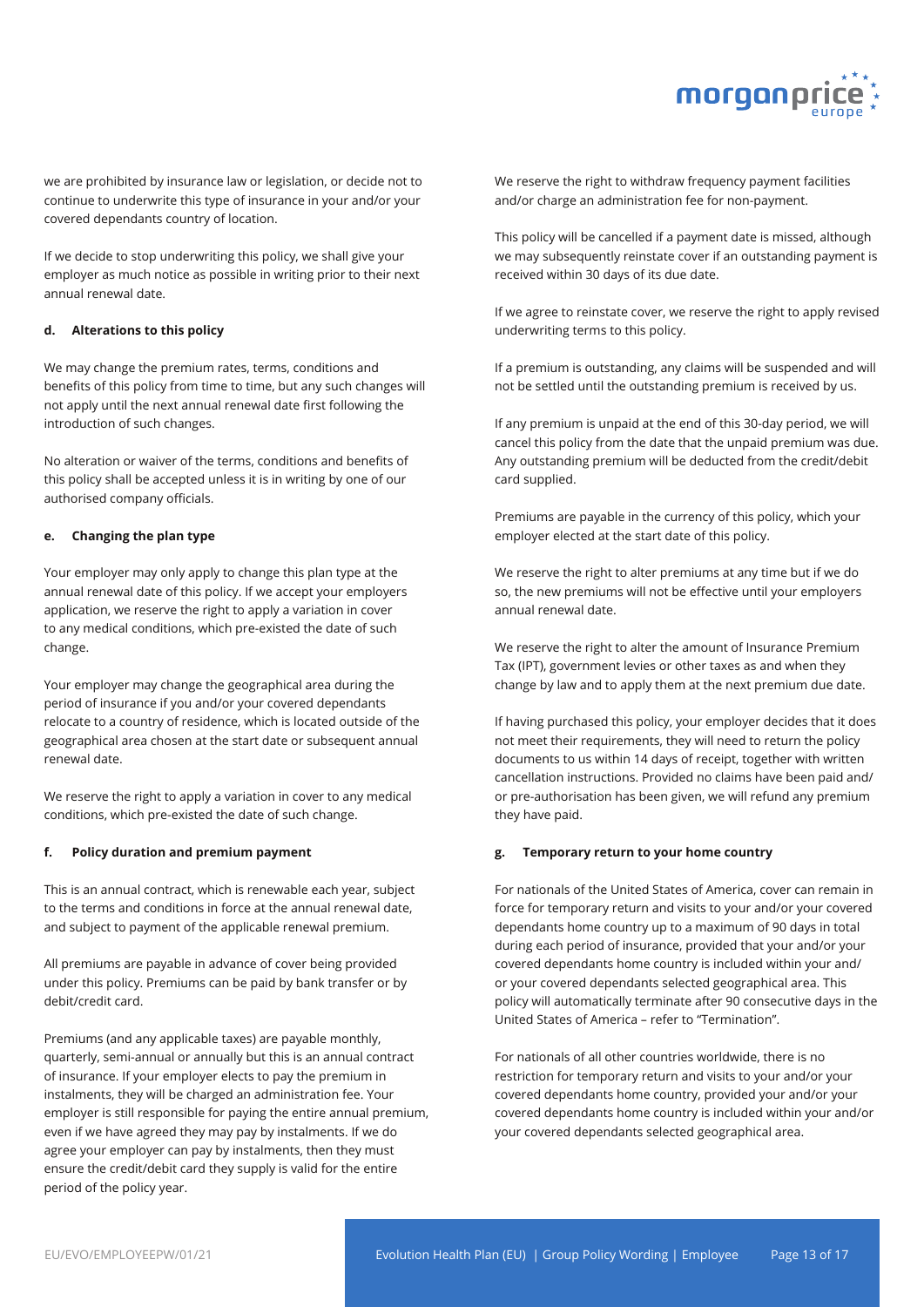

Where your and/or your covered dependants home country falls outside of your and/or your covered dependants selected geographical area, please refer to Item 11A – Emergency Out of Area Treatment.

#### **h. Cancelling this policy**

If you are no longer an active employee of the policyholder, you and/or your covered dependants are not eligible for cover under the Group Evolution Health Plan (EU). Your employer will contact us and provide us with your leaving date. Your and/or your covered dependants certificate of insurance will be cancelled with effect from that date and you and/or your covered dependants will no longer be eligible for the benefits outlined in the certificate of insurance.

Once we have received your employers cancellation notification and provided no claims or pre-authorisations have been put in place in the current 12-month period of insurance, a pro-rata refund may be applicable. If a claim has been made, then no refund will be due and any outstanding instalment premiums remain payable.

If your employer cancels this plan, we reserve the right to charge an administration fee of £/€/\$30.

We will not cancel this policy because of eligible claims made by you and/or your covered dependants. We reserve the right to cancel this policy at any time if you and/or your covered dependants have:

- Misled us by misstatement or concealment or failed to answer any question about this policy honestly and fully; or
- Made or attempted to make a false or fraudulent claim or uses any methods to try to make a fraudulent claim; or
- Your employer fails to pay the premium due.

#### **i. Termination**

This policy will automatically end in any of the following situations:

- Your employer fails to pay the premium on the date due. At our absolute discretion, we may reinstate the cover if the outstanding premiums are paid to us in full, although we reserve the right to apply revised underwriting terms to this policy.
- Where you and/or your covered dependants have acted in a fraudulent manner or deliberately claimed benefit either directly or indirectly, to obtain unreasonable pecuniary advantage, which is to our detriment.

• For nationals of the United States of America only, 90 days after you and/or your covered dependants return to your and/or your covered dependants home country. This 90-day period shall be reduced by the number of days that have already been spent on temporary return and visits to the United States of America during the period of insurance. If there are less than 90 days to run until the expiry date, then cover shall cease on the expiry date.

On termination of this policy for whatever reason, our liability will immediately cease.

#### **j. Death of you and/or your covered dependants**

Should you and/or your covered dependants die during the period of insurance, any dependants who are insured can continue to be covered for the remainder of the period of the insurance at the discretion of your employer.

#### **k. Other insurance**

If there is any other insurance covering any of the benefits that are provided under this policy for which a claim is made, then you and/or your covered dependants must disclose this to us at the time of submitting the claim.

In these circumstances, we will not be liable to pay or contribute more than our proper rateable proportion.

If it transpires that you and/or your covered dependants have been paid for all or some of the claim costs by another source or insurance, we have the right to a refund from you and/or your covered dependants. We reserve the right to deduct such refund from you and/or your covered dependants from any impending or future claim settlements, or to cancel this policy from the start date or subsequent annual renewal date without a refund of premium.

#### **l. Subrogation**

If someone else is responsible, we may take court action in your and/or your covered dependants name to recover any claims we have paid. We will pay for the cost of taking this action and it will be for our benefit. You and/or your covered dependants are not authorised to admit liability for any eventuality or give a promise of undertaking to anyone, which binds the Insured, an Insured Person(s), or Us.

#### **m. Help and intervention**

Our help and intervention depends upon, and is subject to, local availability and has to remain within the scope of national and international law and regulations. Our intervention depends upon us obtaining the necessary authorisations issued by the various competent authorities concerned.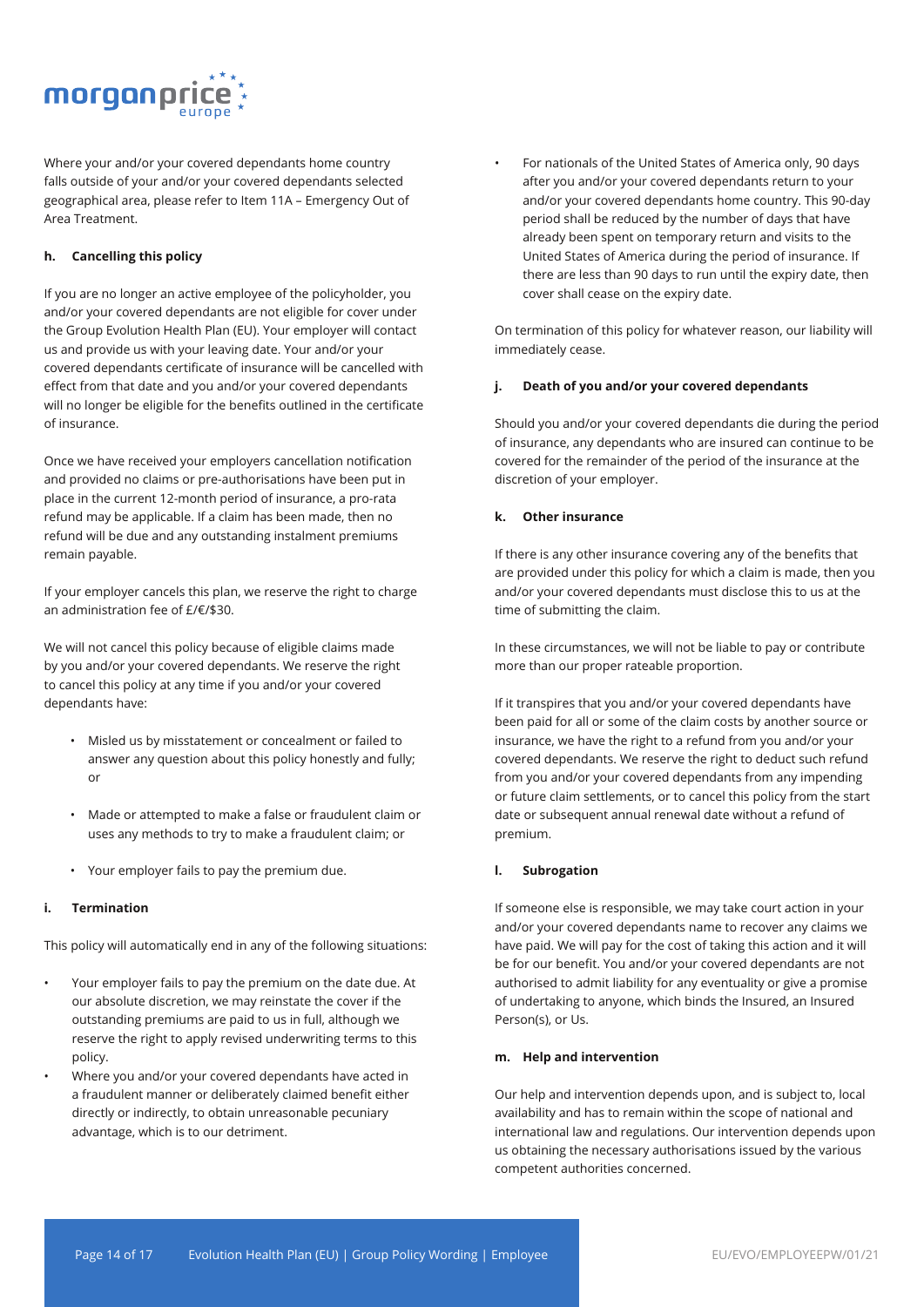

#### **n. Compliance**

Your and/or your covered dependants full compliance with the terms and conditions of this policy is necessary before a claim will be paid.

#### **o. Governing law**

This contract of insurance shall be governed and construed in accordance with Maltese law unless we agree otherwise. The courts of Malta alone shall have exclusive jurisdiction in any dispute.

#### **8 How to make a complaint**

If you feel we have not provided the level of service you expected, please follow the procedures outlined below:

- We consider a complaint to be any oral or written expression of dissatisfaction from a customer to an employee of Morgan Price (Europe) ApS, in connection with the provision of, or failure to provide, a service to the customer.
- You can notify us by telephone, face-to-face or in writing.

**Complaints Department Morgan Price (Europe) ApS Nybrogade 18 3. 1203 Kobenhavn K Denmark**

**Email: info@morgan-price.eu** 

#### **Tel: +44 (0) 1379 646730**

#### **How we deal with your complaint:**

- We will always respond in a courteous manner and we aim to resolve complaints within 3 business days following receipt (e.g. received Monday 10:00am, aim to resolve by Thursday 5:30pm).
- Occasionally, for more complex cases, we need additional time to investigate the concerns raised. In such cases, we aim to acknowledge the complaint within 5 business days, providing the name of the person dealing with it, as well as an indication of when to expect the matter to be concluded.
- If we cannot resolve the matter within 8 weeks we will write explaining why and point out the next steps available to you (i.e. referring your complaint to the Financial Ombudsman Service).
- If more than 8 weeks from the date of your complaint has passed and you have not received a final response, or you are

dissatisfied with the final response you received (at any stage of the process), you can refer your complaint to the Financial Ombudsman Service (contact details are shown below).

#### **How we will respond to your complaint:**

- If we can resolve your complaint within 3 business days following receipt, you will be sent a summary resolution communication, which will confirm the matter has been resolved and details of the Financial Ombudsman Service.
- Where we have been unable to resolve the complaint within 8 weeks, we will write to you formally providing details of our investigation and outcome. This response will explain our position clearly and in plain language. The response will also detail your rights to refer your complaint to the Financial Ombudsman Service.
- If we agree to pay any redress or compensation, we will do so promptly.

Where we have reasonable grounds to be satisfied that another firm is solely or jointly responsible for the issues raised, the complaint will be referred to them promptly on your behalf. We will inform you of the referral, provide their contact details and follow the matter up with them to make sure your concerns are properly addressed.

#### **What to do if you remain dissatisfied with our final response:**

Having received our final response, if you remain dissatisfied you may be entitled to refer your complaint to The Insurance Complaints Board. There is a complaint fee of DKK 200.

Visit their website at www.ankerforsikring.dk

Tlf: 33 15 89 00 (from 10am - 1pm)

Your complaint must be submitted in writing using the form which can be downloaded from their website: https://ankeforsikring.dk/ Sider/english.aspx

If the insurance contract has been concluded online, the complainant may also use the European Commission's platform for Online Dispute Resolution (ODR) using the following link: http://ec.europa.eu/consumers/odr/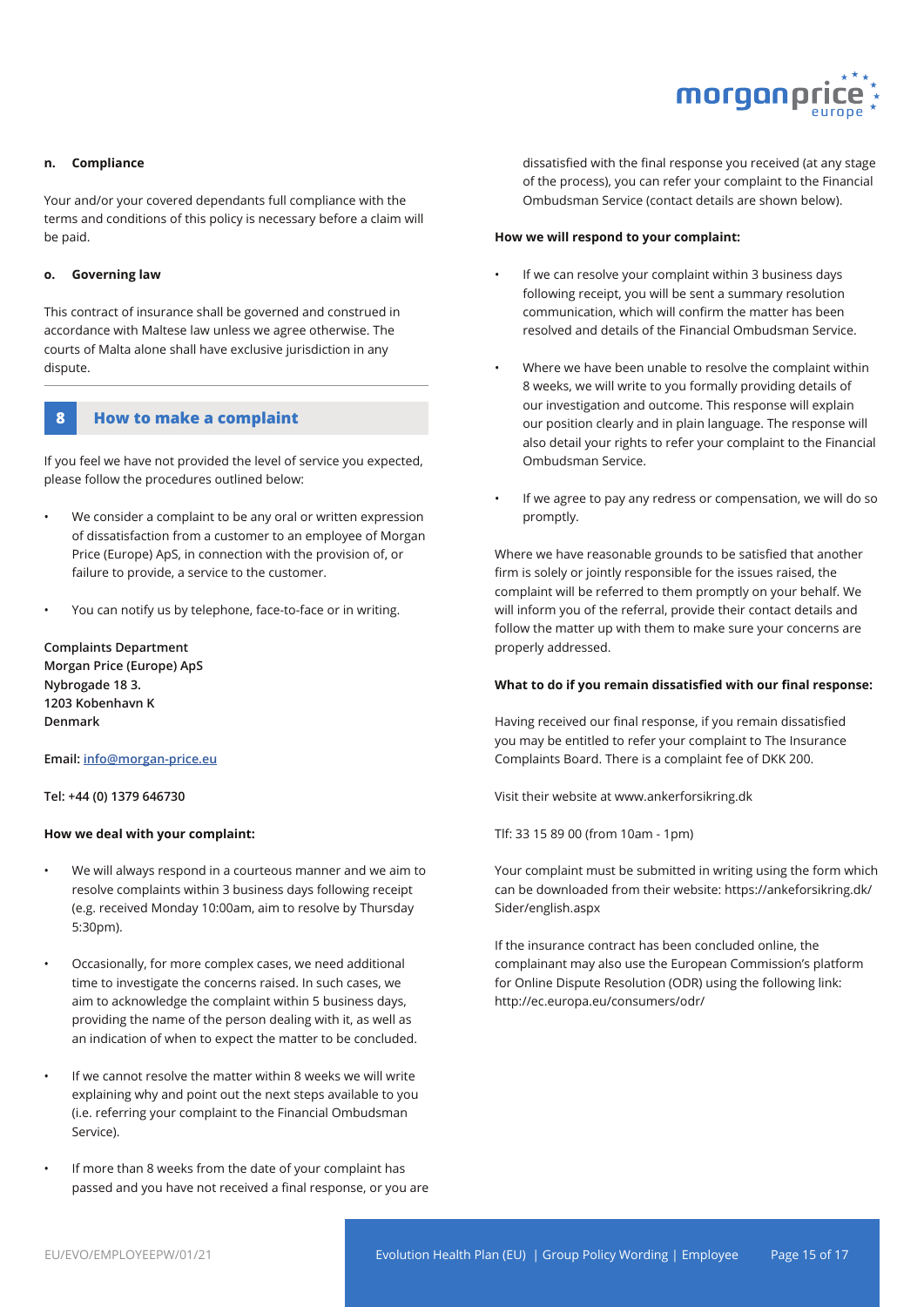

#### **For all other complaints, please contact:**

**Elmo Insurance Ltd Abate Rigord Street Ta'Xbiex XBX 1111 Malta**

**Email: complaints@elmoinsurance.com**

Your complaint will be acknowledged, and a response sent to you within the maximum period of 15 business days.

If you remain dissatisfied with your response to the complaint, please refer to:

**The Office of the Arbiter for Financial Services First Floor St. Calcedonius Street Floriana FRM 5130 Malta**

**Call on +356 2124 9245**

A complaints form can be downloaded from here: www.financialarbiter.org.mt

#### **Protection and Compensation Fund**

Limited compensation may be available in terms of the Maltese Protection and Compensation Fund Regulations, 2003 if Elmo Insurance Ltd becomes insolvent or is unable to meet its obligations under this policy.